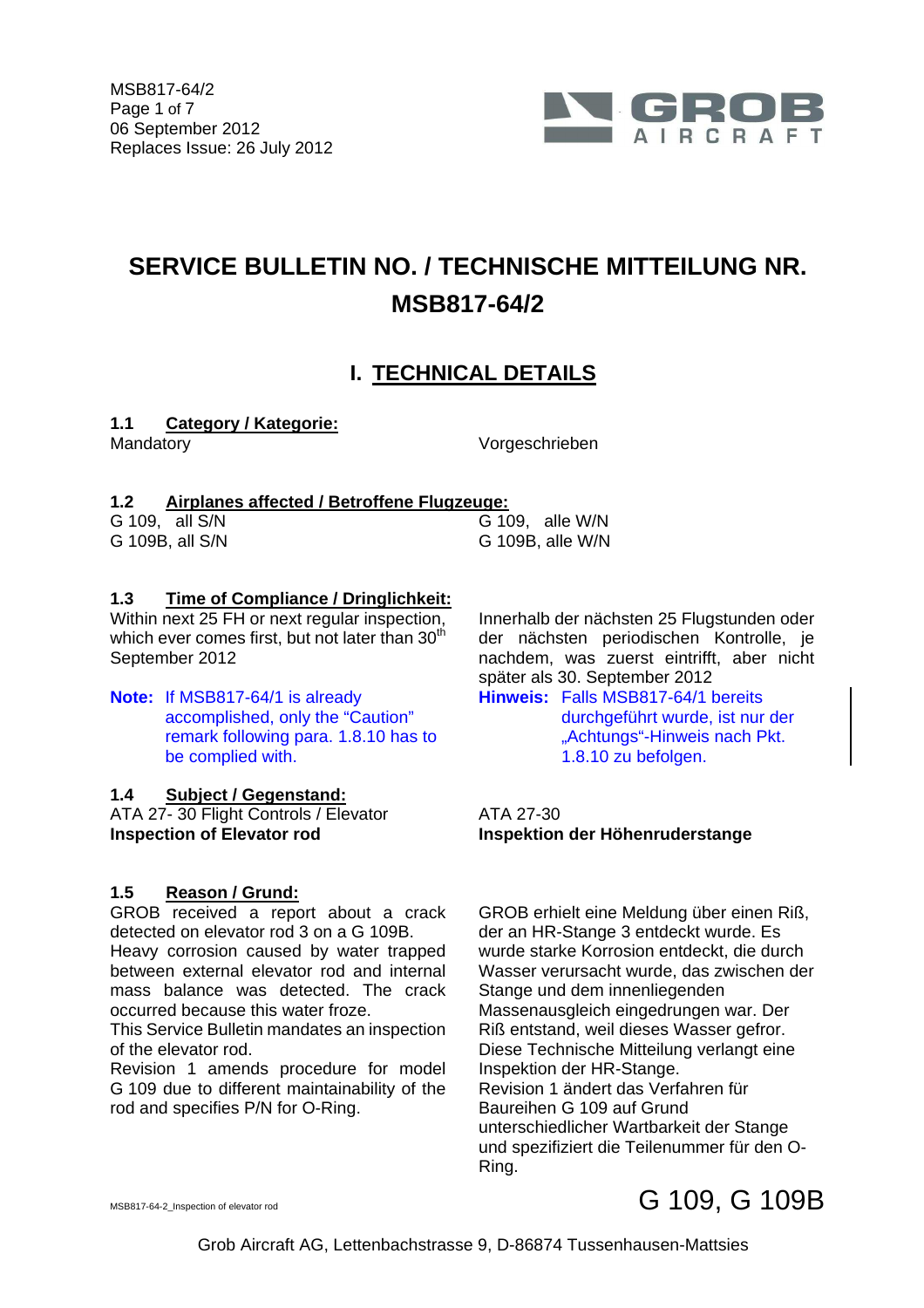



Figure / Abbildung 1

### **1.6 Concurrent Documents / Mitgeltende Unterlagen:**

Maintenance Manual G 109/ G 109B Illustrated Parts Catalogue G 109/G 109B Wartungshandbuch G 109/ G 109B

### **1.7 Approval Note / Genehmigungsvermerk:**

The technical content of this document is approved under the authority of EASA Design Organization Approval No. EASA.21J.030.

 Die technischen Informationen in diesem Dokument sind im Rahmen der Privilegien des EASA Entwicklungsbetriebs Nr. EASA.21J.030 genehmigt.

#### **1.8 Accomplishment – Instructions / Durchführung – Anweisungen**

| thought with the purpose of a<br>safe repair of the aircraft from<br>eventual corrosion problems<br>affecting the elevator rod<br>system. Anyway, the main<br>cause of the occurrence is the<br>ingress of water in a big<br>amount inside the rod. In cold<br>weather, this water can freeze<br>and create cracks on the<br>surface. A correct aircraft<br>handling, assuring the proper<br>taping between the elevator<br>and the fixed horizontal tail and<br>avoiding to usually park the<br>aircraft outside under rain can<br>prevent such occurrence. |                 |                                |                 |
|--------------------------------------------------------------------------------------------------------------------------------------------------------------------------------------------------------------------------------------------------------------------------------------------------------------------------------------------------------------------------------------------------------------------------------------------------------------------------------------------------------------------------------------------------------------|-----------------|--------------------------------|-----------------|
|                                                                                                                                                                                                                                                                                                                                                                                                                                                                                                                                                              | <b>Caution:</b> | The following instructions are | <b>Achtung:</b> |
|                                                                                                                                                                                                                                                                                                                                                                                                                                                                                                                                                              |                 |                                |                 |
|                                                                                                                                                                                                                                                                                                                                                                                                                                                                                                                                                              |                 |                                |                 |
|                                                                                                                                                                                                                                                                                                                                                                                                                                                                                                                                                              |                 |                                |                 |
|                                                                                                                                                                                                                                                                                                                                                                                                                                                                                                                                                              |                 |                                |                 |
|                                                                                                                                                                                                                                                                                                                                                                                                                                                                                                                                                              |                 |                                |                 |
|                                                                                                                                                                                                                                                                                                                                                                                                                                                                                                                                                              |                 |                                |                 |
|                                                                                                                                                                                                                                                                                                                                                                                                                                                                                                                                                              |                 |                                |                 |
|                                                                                                                                                                                                                                                                                                                                                                                                                                                                                                                                                              |                 |                                |                 |
|                                                                                                                                                                                                                                                                                                                                                                                                                                                                                                                                                              |                 |                                |                 |
|                                                                                                                                                                                                                                                                                                                                                                                                                                                                                                                                                              |                 |                                |                 |
|                                                                                                                                                                                                                                                                                                                                                                                                                                                                                                                                                              |                 |                                |                 |
|                                                                                                                                                                                                                                                                                                                                                                                                                                                                                                                                                              |                 |                                |                 |
|                                                                                                                                                                                                                                                                                                                                                                                                                                                                                                                                                              |                 |                                |                 |
|                                                                                                                                                                                                                                                                                                                                                                                                                                                                                                                                                              |                 |                                |                 |
|                                                                                                                                                                                                                                                                                                                                                                                                                                                                                                                                                              |                 |                                |                 |
|                                                                                                                                                                                                                                                                                                                                                                                                                                                                                                                                                              |                 |                                |                 |
|                                                                                                                                                                                                                                                                                                                                                                                                                                                                                                                                                              |                 |                                |                 |

**Achtung:** Die nachfolgenden Anweisungen sind gedacht zur sicheren Instandsetzung des Flugzeuges nach eventuell aufgetretener Korrosionsprobleme der Höhenrudersteuerung. Die Ursache des Vorfalles ist allerdings das Eindringen einer größeren Menge Wasser in die Steuerstange. Bei kaltem Wetter kann dieses Wasser gefrieren und Risse verursachen. Ein sachgemäßer Betrieb des Flugzeuges mit einer einwandfreien Abdichtung zwischen Höhenflosse und Höhenruder und das Vermeiden des regelmäßigen Abstellens des Flugzeugs im Regen kann solche Vorkommnisse verhindern.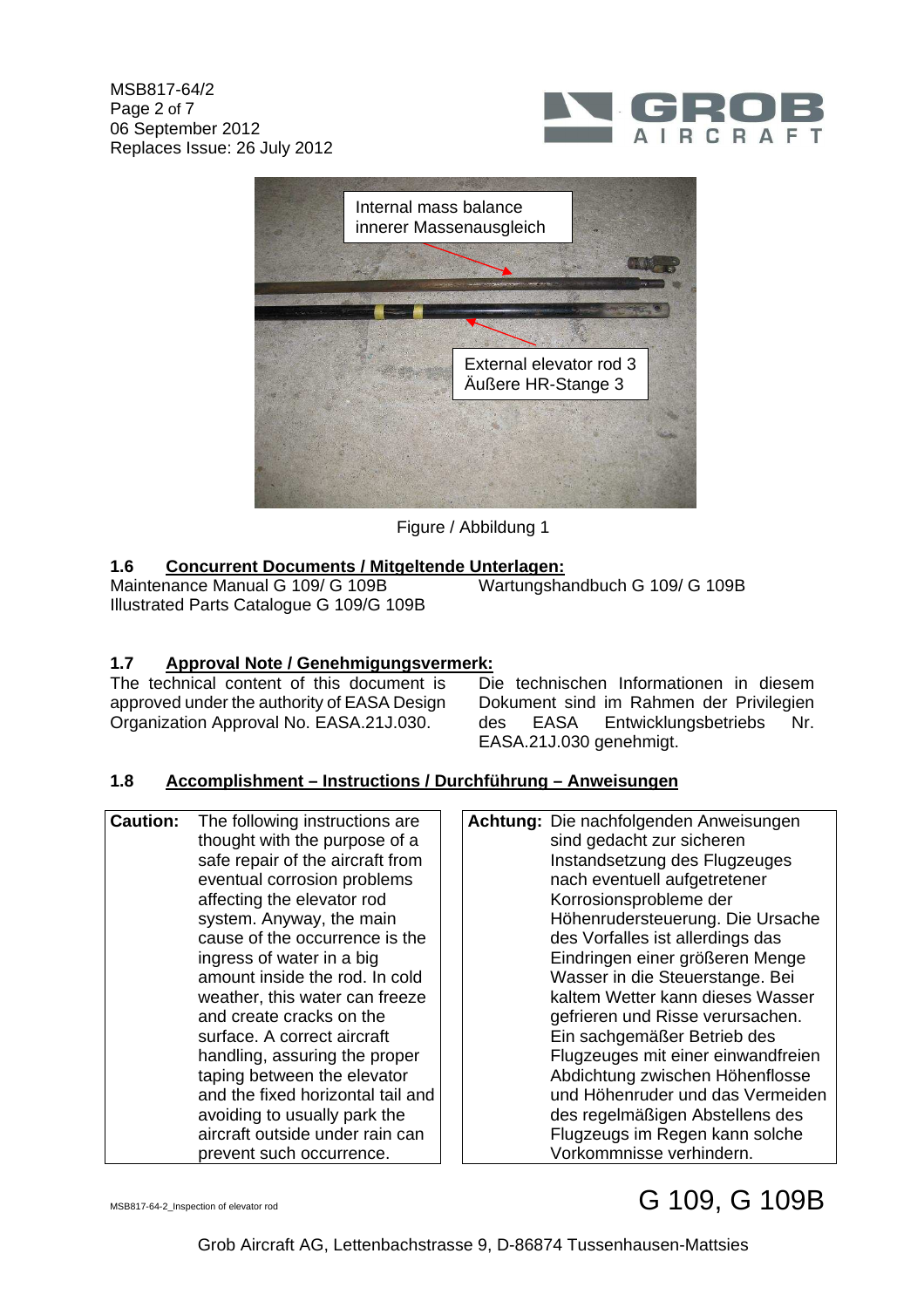MSB817-64/2 Page 3 of 7 06 September 2012 Replaces Issue: 26 July 2012



- 1.8.1 Ensure that the aircraft is safe for parking I.A.W. AMM
- 1.8.2 Remove the rudder to gain access to the control rod 3 (P/N 109-4363 respectively 109B-4363). The rudder hangs on the upper bearing. First remove the lower nut and bolt and then disconnect rudder drive rod (see AMM sect. 3.10.4).
- 1.8.3 Remove the lower bolt and nut from the control rod 3. Then disconnect the "GROB" - type quick lock fastener from the spherical bearing on the elevator horn to remove the control rod 3.
- 1.8.4 Visually inspect the outside surface of the rod assembly.
- 1.8.5 If cracks or heavy signs of corrosion are detected, the rod assy must be replaced by a serviceable one before the next flight. Send the defective part to GROB.
- 1.8.6 G 109:

If no cracks or signs of corrosion are found, continue with point 1.8.13. G 109B: If no cracks or signs of corrosion are found, remove the tubular rivet and fork end on the lower side to disassemble the rod and remove the internal mass balance.

1.8.7 If the removal shows difficulties due to strong friction between the external rod and the internal mass balance, replace the assy with a serviceable one before the next flight. Send the defective part to GROB.

 Sicherstellen, dass das Flugzeug sicher abgestellt ist, siehe WHB.

 Seitenruder ausbauen, um Zugang zu Steuerstange 3 (P/N 109-4363 bzw. 109B-4363) zu erhalten. Das Seitenruder ist im oberen Lager eingehängt; im unteren Lager muß zum Ausbau eine Zylinderschraube mit Innensechskant aufgeschraubt werden. Weiterhin ist die Antriebsstange zu lösen (siehe WHB Kapitel 4.10.4)

 Untere Schraube und Mutter von HR-Stange 3 entfernen. Anschließend Schnellverschluß der Höhenruderstange vom Gelenklager des Höhenruderhebels lösen um die HR-Stange 3 zu entfernen.

Außenseite der Steuerstange auf Sicht prüfen.

 Falls Risse oder schwere Anzeichen von Korrosion entdeckt werden, muss die HR-Stange 3 vor dem nächsten Flug ausgetauscht werden. Defekte Stange ist zu GROB zu senden.

 $G$  109 $\cdot$ 

Falls keine Risse oder Anzeichen von Korrosion entdeckt werden, mit Schritt 1.8.13 fortfahren. G 109B:

Falls keine Risse oder Anzeichen von Korrosion entdeckt werden, Rohrniet und Gabelkopf am unteren Ende der Steuerstange entfernen und inneren Massenausgleich ausbauen.

 Falls der Ausbau Schwierigkeiten wegen starker Reibung zwischen Stange und Massenballast macht, muss die HR-Stange 3 vor dem nächsten Flug ausgetauscht werden. Defekte Stange ist zu GROB zu senden.

## MSB817-64-2\_Inspection of elevator rod  $\overline{G}$  109,  $\overline{G}$  109B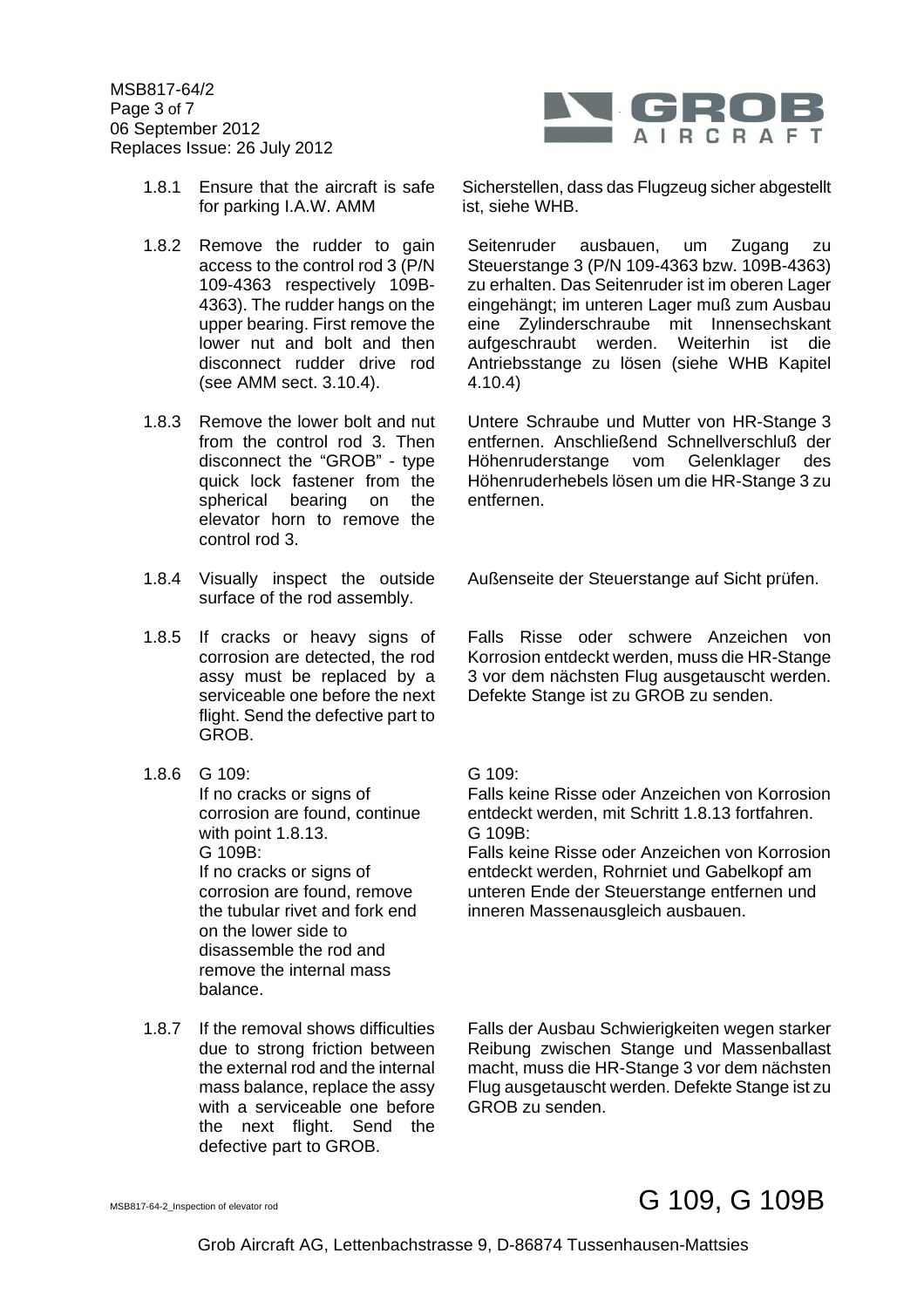MSB817-64/2 Page 4 of 7 06 September 2012 Replaces Issue: 26 July 2012



- 1.8.8 If acceptable friction is found during removal, continue to inspect the internal mass balance for signs of corrosion.
- 1.8.9 If heavy signs of corrosion are detected, the assy must be replaced by a serviceable one before the next flight. Send the defective part to GROB.
- 1.8.10 If no signs or only slight signs of corrosion are found, remove rust with metal wool to clean the surface and then apply a corrosion inhibitor (LPS 3) on rods.

| becomes stiff and may cause a   |
|---------------------------------|
|                                 |
|                                 |
|                                 |
| with a hot air gun to clean the |
|                                 |
|                                 |
| disconnect. The wax content     |

- 1.8.11 Replace the rubber o-ring installed between the external and internal rod. O-ring reduces vibrations and noise between the rods.
- 1.8.12 Install new rivets to connect the mass balance and the fork end. Use Tubular Rivets P/N DIN 7340B 6x1x26.5.

| <b>Caution:</b> Make sure that the rivet is |
|---------------------------------------------|
| correctly installed.                        |

1.8.13 Install rod on the aircraft. Refer to instruction at points 1.8.3 and 1.8.2 of this SB in reverse mode. **Note:** Disassembly and assembly of the control rod can be avoided by installation of a serviceable

 Bei akzeptablem Widerstand beim Zerlegen, mit der Inspektion des Massenausgleichs nach Anzeichen von Korrosion fortfahren.

 Falls Risse oder schwere Anzeichen von Korrosion entdeckt werden, muss die HR-Stange 3 vor dem nächsten Flug ausgetauscht werden. Defekte Stange ist zu GROB zu senden.

 Falls keine oder nur geringe Anzeichen von Korrosion entdeckt werden, Rost mit Stahlwolle entfernen um die Oberfläche zu reinigen und anschließend Korrosionsschutzmittel (LPS 3) auf die Stangen auftragen.

| Achtung: Sicherstellen, daß Korrosionsschutz-<br>mittel nicht den oberen Stangen-<br>schnellverschluß verschmutzt. Das<br>enthaltene Wachs wird hart und<br>kann die Bedienung des Schnellver- |
|------------------------------------------------------------------------------------------------------------------------------------------------------------------------------------------------|
| schlußes beeinträchtigen.                                                                                                                                                                      |
| Im Falle einer Verschmutzung den                                                                                                                                                               |
| Schnellverschluß vorsichtig mit einer                                                                                                                                                          |
| Heißluftpistole erwärmen um den                                                                                                                                                                |
| Bereich zu reinigen. Anschließend<br>leicht einölen.                                                                                                                                           |

 Gummi O-Ring zwischen Innerer und Äußerer Stange ersetzen. O-Ring reduziert Vibrationen und Geräusche zwischen den Stangen.

 Stangen und Gabelkopf mit neuem Niet zusammenbauen. Rohrniet DIN 7340B 6x1x26.5 verwenden.

|  |               | Achtung: Der Niet ist sachgerecht zu |  |
|--|---------------|--------------------------------------|--|
|  | installieren. |                                      |  |

Steuerstange gemäß Schritte 1.8.3 und 1.8.2 dieser TM in umgekehrter Reihenfolge in das Flugzeug einbauen.

**Hinweis:** Zerlegen und Zusammenbau der Stange kann durch Einbau eines lufttüchtigen Ersatzteiles vermieden werden.

MSB817-64-2\_Inspection of elevator rod G 109, G 109B

spare part.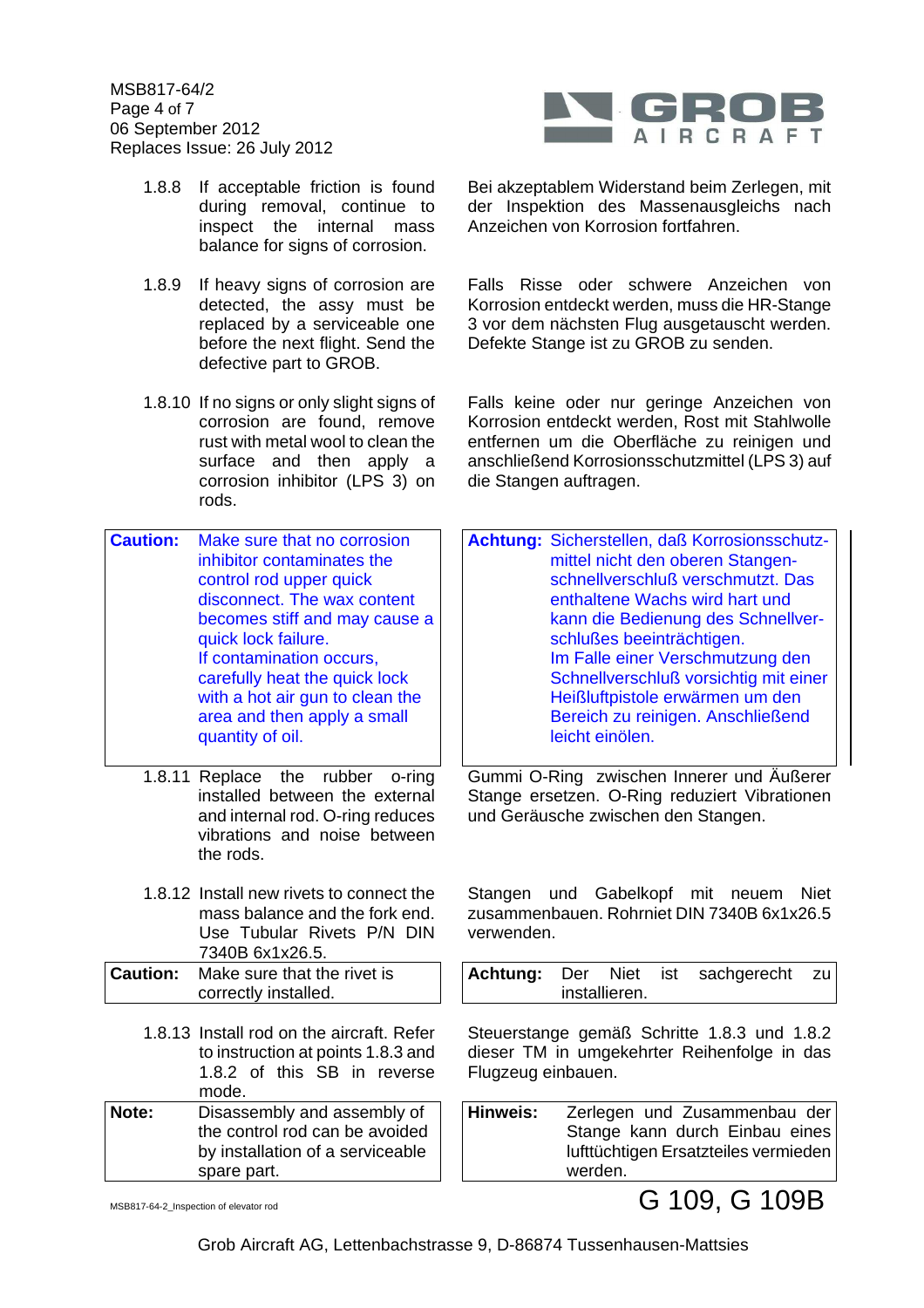MSB817-64/2 Page 5 of 7 06 September 2012 Replaces Issue: 26 July 2012



- 1.8.14 Make sure that the tape that seals the gap between the elevator and the fixed horizontal tail is in place and not damaged. Otherwise replace it.
- 1.8.15 Incorporate revised pages of the applicable Maintenance Manual in order to include the repetitive action (ref. 1.9)
- **Caution:** The integration of the new revision of the applicable maintenance manual is the main corrective action. Make sure it is correctly performed.

Sicherstellen, daß die Spaltabdichtung zwischen Höhenflosse und Höhenruder vorhanden und unbeschädigt ist. Gegebenenfalls ersetzen.

 Einarbeiten der revidierten Seiten des betroffenen Wartungshandbuches, um die wiederkehrende Maßnahme (siehe 1.9) mit einzuschließen.

| <b>Achtung:</b> Die Integration der neuen Revision |                    |  |  |
|----------------------------------------------------|--------------------|--|--|
| des betroffenen Wartungs-                          |                    |  |  |
| handbuches ist wesentlicher Teil der               |                    |  |  |
| Korrekturmaßnahme. Stellen Sie                     |                    |  |  |
| sicher, dass das Einarbeiten richtig               |                    |  |  |
|                                                    | durchgeführt wird. |  |  |

1.8.16 Return aircraft to service. Flugzeug wieder freigeben.

#### **1.9 Repetitive Action / Wiederkehrende Maßnahmen**

A regular "5 years" inspection of the elevator rod according to 1.8 has been implemented into the maintenance program section of the Aircraft Maintenance Manual.

Revision 10 had been issued for G 109 AMM. Revision 11 had been issued for G 109B AMM.

See MSB817-55/6 or later revision for valid revision status of the manuals.

 Eine regelmäßige "5-Jahres-Inspektion" der Höhenruderstange 3 entsprechend 1.8 ist in das Wartungshandbuch aufgenommen worden.

Revision 11 ist für das Wartungshandbuch G 109 veröffentlicht worden.

Revision 11 ist für das Wartungshandbuch G 109B veröffentlicht worden.

Siehe MSB817-55/6 oder spätere

Revisionen für den gültigen Revisionsstand der Handbücher.

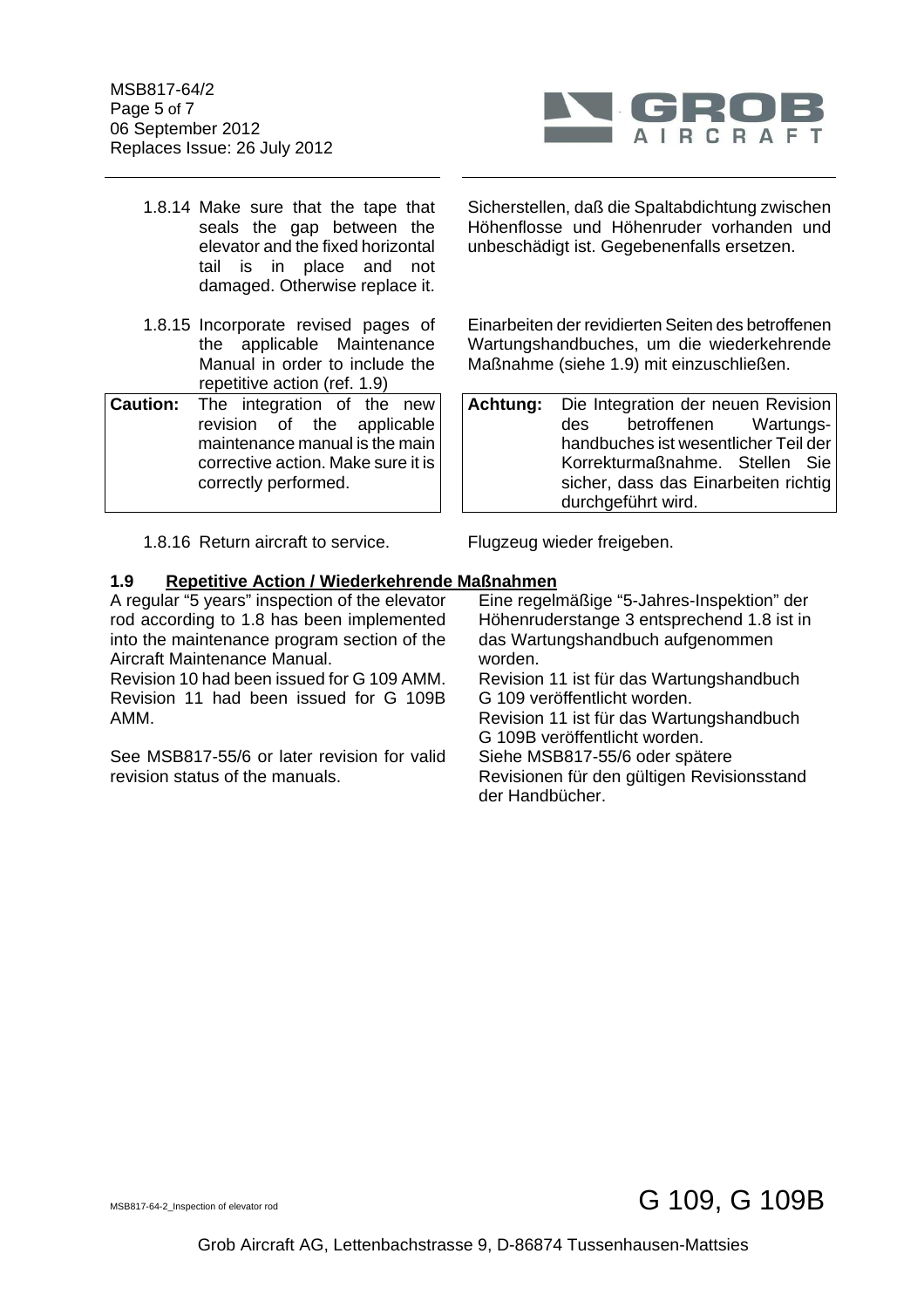

## **II. PLANNING INFORMATION**

#### **2.1 Weight and CG / Gewicht und Schwerpunktlagen**

#### N/A Nicht betroffen

### **2.2 Material and Availability / Material und Verfügbarkeit**

| <b>Item</b><br>Lfd.Nr. | P/N<br><b>Teilenummer</b>                 | <b>Description</b><br><b>Bezeichnung</b>             | <b>Affected A/C</b><br>betroffene Lfz. | Qty. / A/C<br>Anz / Lfz |
|------------------------|-------------------------------------------|------------------------------------------------------|----------------------------------------|-------------------------|
|                        | 109-4363                                  | Push rod 3, elevator<br>Höhenruderstange 3           | G 109, all S/N                         | A/R                     |
| $\mathcal{P}$          | 109B-4363                                 | Push rod 3, elevator<br>Höhenruderstange 3           | G 109B, all S/N                        | A/R                     |
| 3                      | <b>DIN 7340</b><br>6x1x26.5 B<br>1.4544.9 | <b>Tubular Rivet</b><br>Rohrniet                     | G 109B, all S/N                        | A/R                     |
| 4                      | LPS <sub>3</sub>                          | <b>Corrosion Inhibitor</b><br>Korrosionsschutzmittel | G 109B, all S/N                        | A/R                     |
| 5                      | MS 28778-7                                | O-Ring                                               | G 109B, all S/N                        | A/R                     |

### **2.2 Special Tools / Spezialwerkzeuge**

Applicable riveting tool **Geeignetes Nietwerkzeug** 

Wartungshandbuch G 109/ G 109B

# 2.3 **Labor costs / Arbeitsaufwand**<br>n/a

Nicht verfügbar

### **2.4 Reference documents / Referenzunterlagen**

Maintenance Manual G 109/ G 109B Illustrated Parts Catalogue G 109/G 109B

### **2.5 Credit / Vergütung**

N/A Nicht zutreffend

MSB817-64-2\_Inspection of elevator rod G 109, G 109B

Grob Aircraft AG, Lettenbachstrasse 9, D-86874 Tussenhausen-Mattsies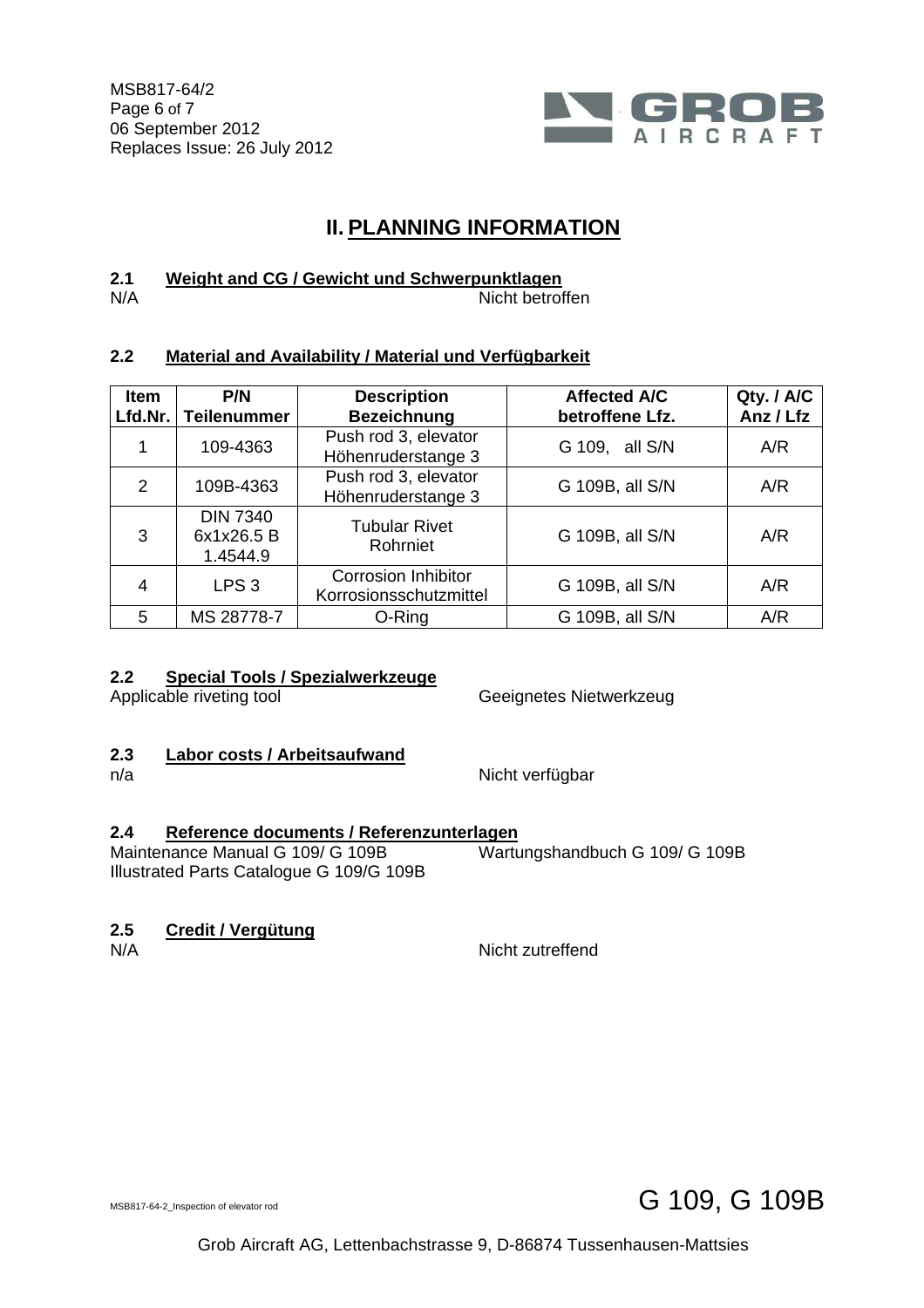MSB817-64/2 Page 7 of 7 06 September 2012 Replaces Issue: 26 July 2012



## **III. REMARKS / SONSTIGES**

The instructions in paragraph 1.8 have to be accomplished and certified in the logbook by authorized staff:

- in EASA countries according to Article 5 VO EG 2042/03 (VO EG 1056/2008) Appendix III – Part 66
- in non-EASA countries according to national regulations with respect to maintenance.

If you have sold your aircraft in the meantime, we kindly ask you to forward this information to the new owner and to provide us with the name and address of the new owner as well as with the respective serial number.

For questions and assistance please contact:

 Die Anweisungen in Kapitel 1.8 sind durch autorisiertes Personal durchzuführen und im Bordbuch zu bestätigen:

- in EASA-Staaten gemäss Artikel 5 VO EG 2042/03 (VO EG 1056/2008) Anhang III - Teil 66
- in nicht EASA-Staaten gemäss nationaler Vorschriften bezüglich Wartung

Sollten Sie Ihr Flugzeug in der Zwischenzeit verkauft haben, bitten wir Sie, diese Mitteilung an den neuen Besitzer weiterzuleiten und uns Name und Anschrift des neuen Besitzers sowie die betreffende Werknummer mitzuteilen.

Für Rückfragen und Unterstützung wenden Sie sich bitte an:

 Rudi Vodermeier , Head of Product Support, phone: +49 8268 998139 fax: +49 8268 998200 e-mail: productsupport@grob-aircraft.de



Grob Aircraft AG, Lettenbachstrasse 9, D-86874 Tussenhausen-Mattsies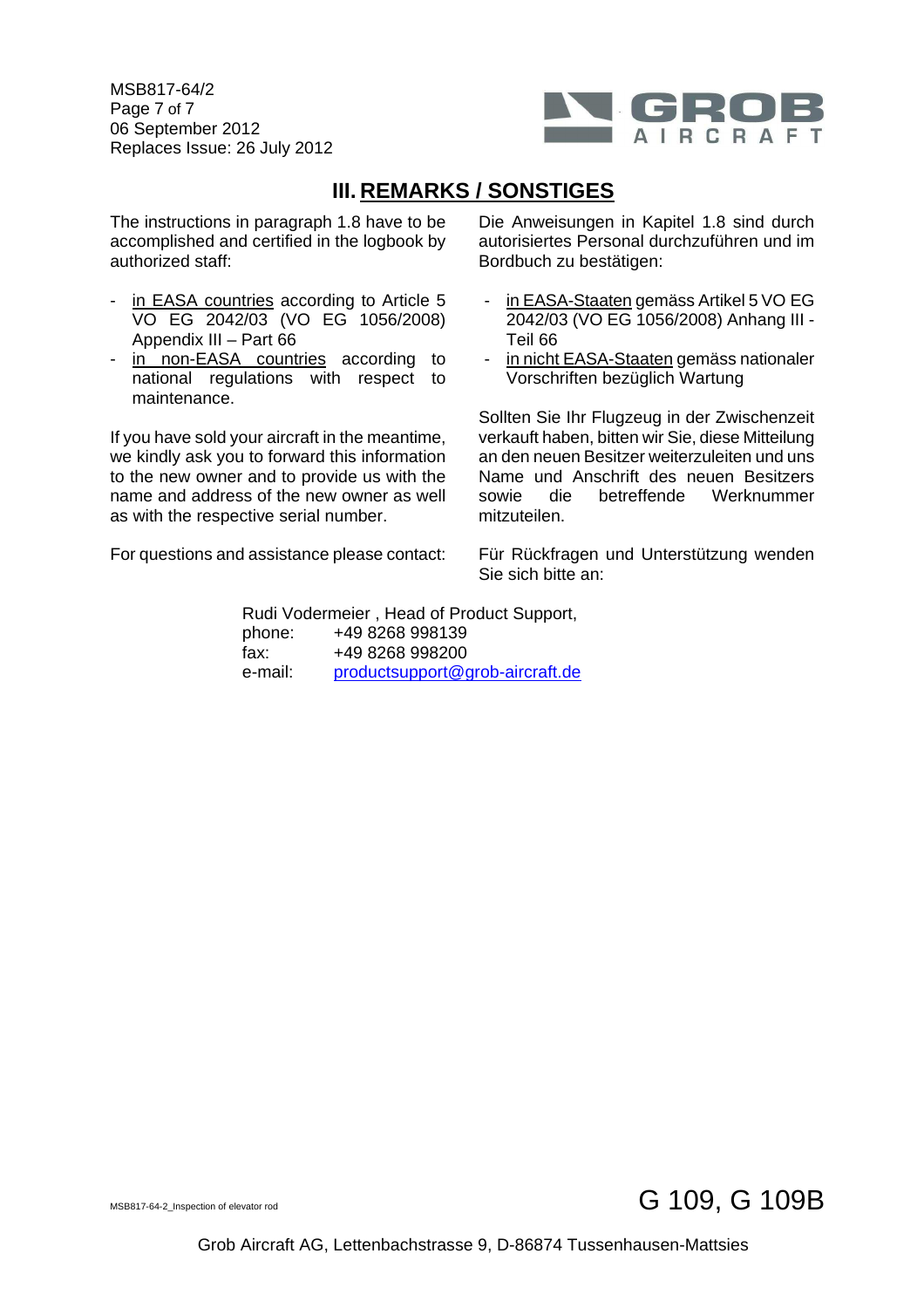### I. 2. Berichtigungsstand:

| LfdNr          | Seite                                                                                 | Bezug                                                                                                    | Datum      | Unterschrift |
|----------------|---------------------------------------------------------------------------------------|----------------------------------------------------------------------------------------------------------|------------|--------------|
| 1              | 29                                                                                    | Werte der Gewichte und<br>Restmoment der Ruder<br>(ÄM 817-1 vom 15.4.81)                                 | 15.04.81   |              |
| $\overline{2}$ | 29                                                                                    | Werte der Gewichte und<br>Restmoment der Ruder<br>(AM 817-1/2 vom<br>30.5.81                             | 30.05.81   |              |
| 3              | 4, 7, 46                                                                              | Gewichtserhöhung (TM<br>817-1 vom 12.5.81)                                                               | 12.05.81   |              |
| 4              | 4, 21, 22, 32a, 49,<br>52, 53                                                         | Ergänzung des<br>Handbuches                                                                              | 01.10.81   |              |
| 5              | 4, 46, 47a                                                                            | Anderung der<br>Hinweisschilder                                                                          | 02.05.83   |              |
| 6              | 4, 4a, 7, 17, 19, 21,<br>23a, 23b, 23c, 25,<br>26, 29, 39, 40, 48a,<br>49, 50         | Erweiterung des Flug-<br>und Wartungshand-<br>buches und wahlweiser<br>Einbau zusätzlicher<br>Ausrüstung | 01.05.86   |              |
| $\overline{7}$ | 4, 4a, 7, 17, 18,<br>18a, 20a, 23, 23a,<br>23b, 23c, 23d, 23e,<br>23f, 25, 40, 49, 50 | Erweiterung auf Motor<br>L2400 EB1.A mit<br>Propeller Mühlbauer<br>MTV-1-A/L 160-03                      | Mai 89     |              |
| 8              | 4, 4a, 23e<br>Rep.Anl. 3, 3a                                                          | MSB 817-58                                                                                               | 12.09.2011 |              |
| 9              | 4, 4a, 23e                                                                            | MSB 817-63                                                                                               | 15.05.2012 |              |
| 10             | 4, 4a, 23d, 24                                                                        | MSB 817-64                                                                                               | 09.07.2012 |              |
| 11             | 4, 4a, 24                                                                             | MSB 817-64/1                                                                                             | 26.07.2012 |              |

 $\overline{1}$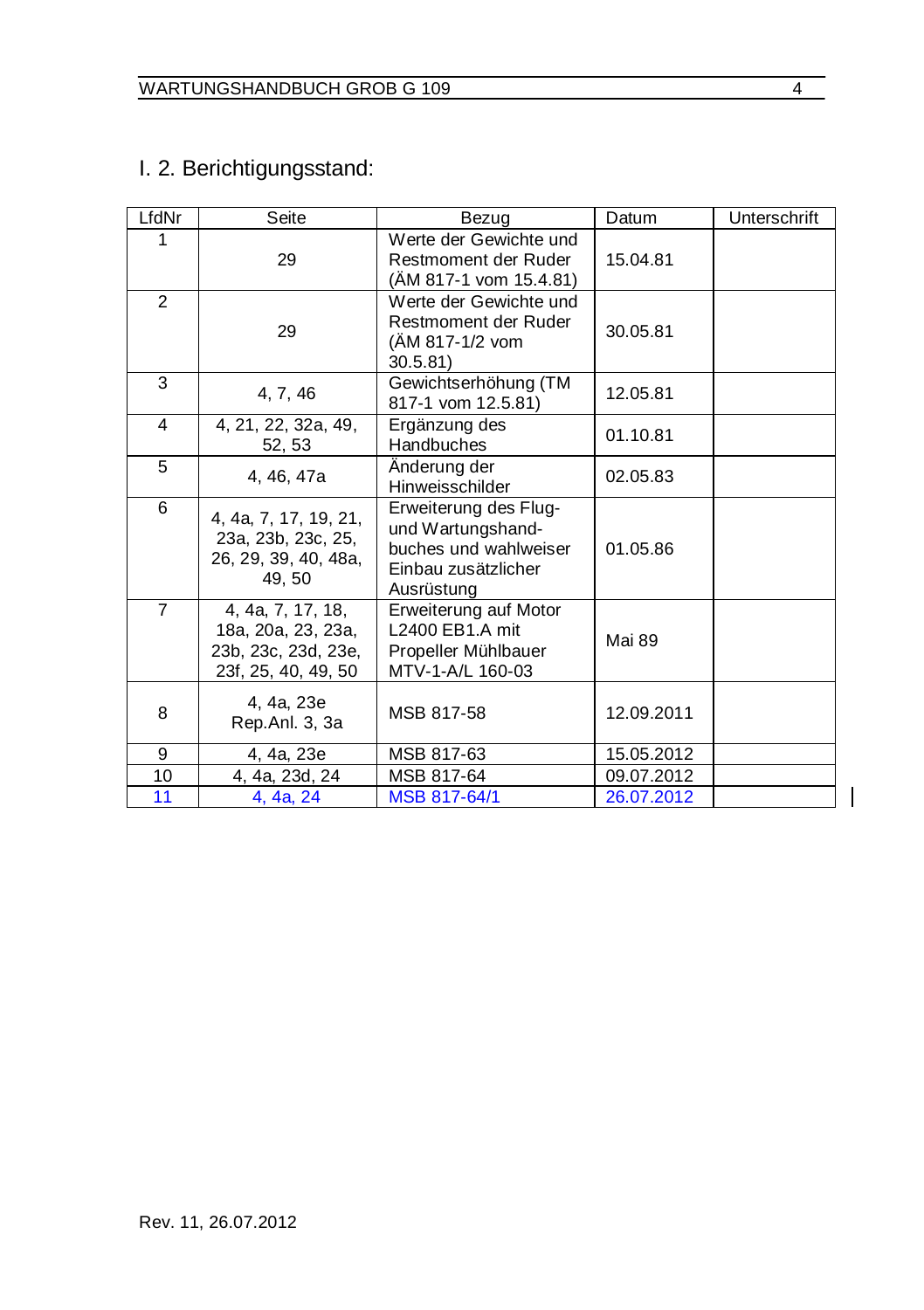#### WARTUNGSHANDBUCH GROB G 109 4a

| Gültige Seiten:        |                      |                            |                      |
|------------------------|----------------------|----------------------------|----------------------|
| Seite                  | Datum                | Seite                      | Datum                |
| Deckblatt              | März 1981            | 31                         | 01.03.81             |
| 2                      | 01.03.81             | 32                         | 01.03.81             |
| 3                      | 01.03.81             | 32a                        | 01.10.81             |
| 4                      | 26.07.2012           | 33                         | 01.03.81             |
| 4a                     | 26.07.2012           | 34                         | 01.03.81             |
| 5                      | 01.03.81             | 35                         | 01.03.81             |
| 6                      | 01.03.81             | 36                         | 01.03.81             |
| 7                      | Mai 1989             | 37                         | 01.03.81             |
| 8                      |                      | 38                         | 01.03.81             |
| 9                      |                      | 38a                        | 01.03.81             |
| 10                     | 01.03.81             | 38b                        | 01.03.81             |
| 11                     | 01.03.81             | 39                         | 01.05.81             |
| 12                     | 01.03.81             | 40                         | Mai 1989             |
| 13                     | 01.03.81             | 41                         | 01.03.81             |
| 13a                    | 01.03.81             | 42                         |                      |
| 14                     | 01.03.81             | 43                         |                      |
| 14a                    | 01.03.81             | 44                         |                      |
| 14 <sub>b</sub>        | 01.03.81             | 45                         | 01.03.81             |
| 14c                    | 01.03.81             | 46                         | 02.05.83             |
| 14d                    | 01.03.81             | 47                         | 01.03.81             |
| 14e                    | 01.03.81             | 47a                        | 02.05.83             |
| 15                     | 01.03.81             | 48                         | 01.03.81             |
| 16                     | 01.03.81             | 48a                        | 01.05.86             |
| 17                     | Mai 1989             | 49                         | Mai 1989             |
| 18                     | Mai 1989             | 50                         | Mai 1989             |
| 19                     | Mai 1989             | 51                         | 01.03.81             |
| 20                     | 01.03.86             | 52                         | 01.10.81             |
| 20a                    | 01.03.81             | 53                         | 01.10.81             |
| 21                     | 01.05.86             | 54                         | 01.03.81             |
| 21a                    | 01.03.81             | 55                         | 01.03.81             |
| 22                     | 01.10.81             | 56                         | 01.03.81             |
| 22a                    | 01.03.81             | Reparaturanl.<br>Deckblatt |                      |
| 23                     | Mai 1989             |                            | 01.03.81             |
| 23a<br>23 <sub>b</sub> | Mai 1989<br>Mai 1989 | 1<br>$\overline{c}$        | 01.03.81<br>01.03.81 |
| 23c                    | Mai 1989             | 3                          | 12.09.2011           |
| 23d                    | 09.07.2012           | 3a                         | 12.09.2011           |
| 23e                    | 15.05.2012           | 4                          | 01.03.81             |
| 23f                    | Mai 1989             | 5                          | 01.03.81             |
| 24                     | 26.07.2012           | 6                          | 01.03.81             |
| 25                     | Mai 1989             | $\overline{7}$             | 01.03.81             |
| 26                     | 01.05.86             | 8                          | 01.03.81             |
| 27                     | 01.03.81             | 9                          | 01.03.81             |
| 28                     | 01.03.81             | 10                         | 01.03.81             |
| 28a                    | 01.03.81             | 11                         | 01.03.81             |
| 29                     | 01.03.81             | 12                         | 01.03.81             |
| 30                     | 01.03.81             | 13                         | 01.03.81             |
|                        |                      |                            |                      |

 $\overline{\mathsf{I}}$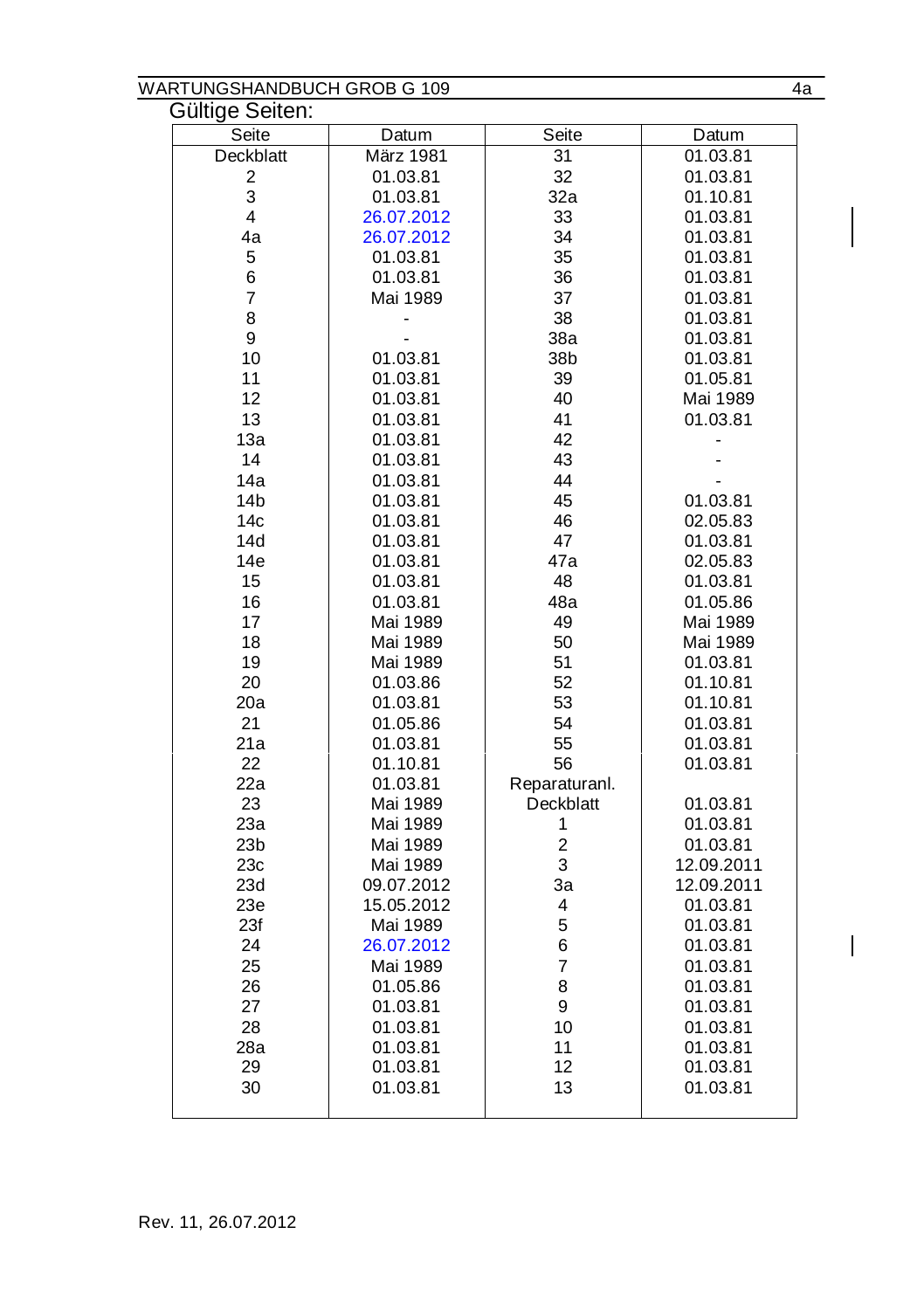#### 3.5. **Geräte mit Laufzeitbeschränkung**

Falls Geräte mit Laufzeitbeschränkung eingebaut sind, müssen die vorgeschriebenen Nachprüfungstermine eingehalten werden.

So gilt zum Beispiel für Sauerstoffanlagen die Überholzeit, welche im zugehörigen Stückprüfschein eingetragen ist.

Sauerstoff Flaschen müssen unabhängig davon nach der Druckgasverordnung nach jeweils 5 Jahren durch den TUV nachgeprüft werden.

#### 3.6. **Sonderinspektionen**

3.6.1 Höhenruderstange 3

Die Höhenruderstange 3 ist alle 5 Jahre auszubauen und auf Korrosion zu prüfen.

**Hinweis:** Diese Prüfung kann durch Einbau einer lufttüchtigen Stange ersetzt werden.

Durchführung:

- Seitenruder ausbauen, um Zugang zu Steuerstange 3 (P/N 109-4363) zu erhalten.
- Untere Schraube und Mutter von HR-Stange 3 entfernen. Anschließend Schnellverschluss der Höhenruderstange vom Gelenklager des Höhenruderhebels lösen um die HR-Stange 3 zu entfernen.
- Außenseite der Steuerstange auf Sicht prüfen.
- Falls Risse oder schwere Anzeichen von Korrosion entdeckt werden, muss die HR Stange 3 vor dem nächsten Flug ausgetauscht werden. Defekte Stange ist zu GROB zu senden.
- Steuerstange wieder in das Flugzeug einbauen.
- Sicherstellen, dass die Spaltabdichtung zwischen Höhenflosse und Höhenruder vorhanden und unbeschädigt ist. Gegebenenfalls ersetzen.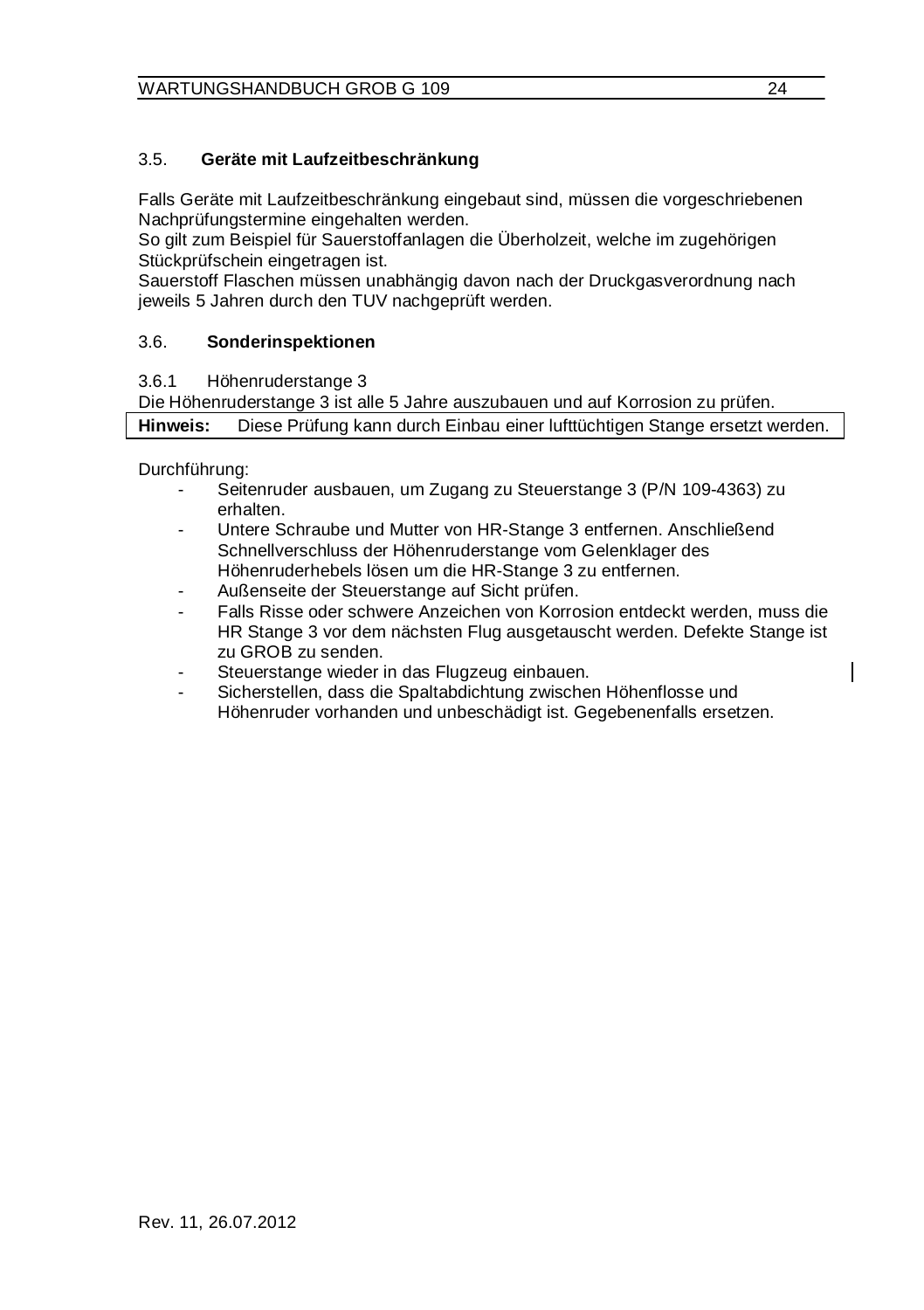#### 1.2. Amendment list

| No.            | Page                                                              | Reference                                                                                                           | Date       | Signature |
|----------------|-------------------------------------------------------------------|---------------------------------------------------------------------------------------------------------------------|------------|-----------|
| 1              | 29                                                                | Change of mass-<br>balance in ailerons and<br>rudder (AM817-1)                                                      | 15.04.81   |           |
| $\overline{2}$ | 29                                                                | Change of mass-<br>balance in ailerons and<br>rudder (AM817-1/2<br>replaces AM817-1 dated<br>15. April 1981)        | 30.05.81   |           |
| 3              | 4, 7, 46                                                          | Increase of max. weight<br>from 810 kg to 825 kg<br>(TM817-1)                                                       | 12.05.81   |           |
| 4              | 4, 21, 22, 46, 49,<br>52, 53                                      | Supplements for<br>Maintenance Manual                                                                               | 01.10.81   |           |
| 5              | 4, 4a, 46, 47a                                                    | Change of placards                                                                                                  | 02.05.83   |           |
| 6              | 4, 4a, 7, 19, 23a,<br>23b, 23d, 25, 26,<br>29, 40, 48a, 49,<br>50 | Extension of flight and<br>maintenance manual<br>and optional installation<br>of additional equipment<br>(TM817-22) | 01.05.86   |           |
| $\overline{7}$ | 4, 4a, 23d<br>Rep.Instr. 3, 3a                                    | MSB 817-58                                                                                                          | 12.09.2011 |           |
| 8              | 4, 4a, 23d                                                        | MSB817-63                                                                                                           | 15.05.2012 |           |
| 9              | 4, 4a, 23d, 24                                                    | MSB817-64                                                                                                           | 09.07.2012 |           |
| 10             | 4, 4a, 24                                                         | MSB817-64/1                                                                                                         | 26.07.2012 |           |

 $\overline{1}$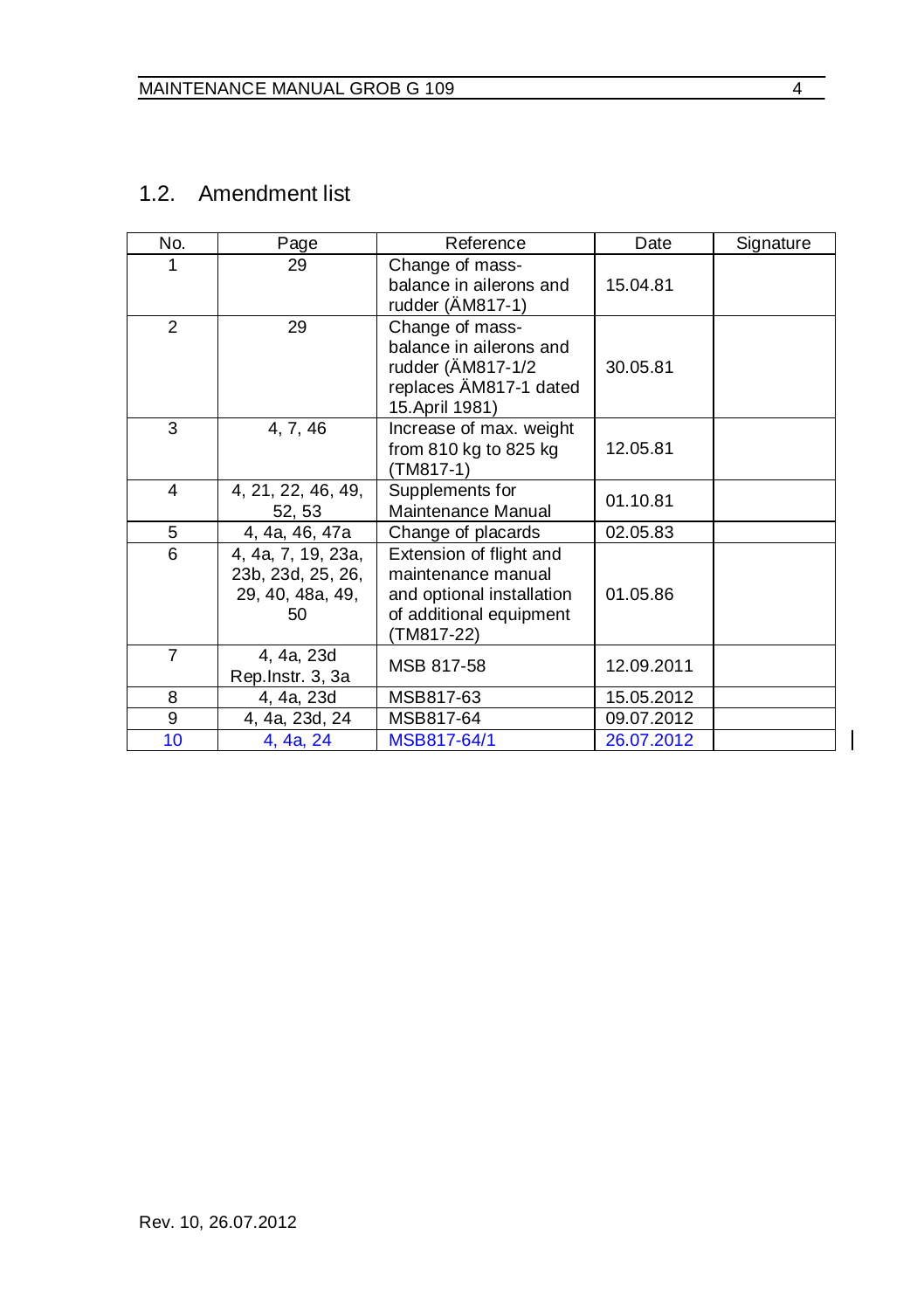Pages included:

| Page            | Date                 | Page           | Date                 |
|-----------------|----------------------|----------------|----------------------|
| Cover page      | March 1981           | 33             | 01.03.81             |
| 2               | 01.03.81             | 34             | 01.03.81             |
| 3               | 01.03.81             | 35             | 01.03.81             |
| $\overline{4}$  | 26.07.2012           | 36             | 01.03.81             |
| 4a              | 26.07.2012           | 37             | 01.03.81             |
| 5               | 01.03.81             | 38             | 01.03.81             |
| 6               | 01.03.81             | 38a            | 01.03.81             |
| 7               | 01.05.86             | 38b            | 01.03.81             |
| 8               | 01.03.81             | 39             | 01.03.81             |
| 9               | 01.03.81             | 40             | 01.05.86             |
| 10              | 01.03.81             | 41             | 01.03.81             |
| 11              | 01.03.81             | 42             |                      |
| 12              | 01.03.81             | 43             |                      |
| 13              | 01.03.81             | 44             |                      |
| 13a<br>14       | 01.03.81             | 45             | 01.03.81             |
| 14a             | 01.03.81<br>01.03.81 | 46<br>47       | 02.05.83<br>01.03.81 |
| 15              |                      | 48             |                      |
| 16              | 01.03.81<br>01.03.81 | 48a            | 01.03.81             |
| 17              | 01.03.81             | 49             | 01.05.86<br>01.05.86 |
| 18              | 01.03.81             | 50             | 01.05.86             |
| 19              | 01.05.86             | 51             | 01.03.81             |
| 20              | 01.03.81             | 52             | 01.10.81             |
| 20a             | 01.03.81             | 53             | 01.10.81             |
| 21              | 01.10.81             | 54             | 01.03.81             |
| 21a             | 01.03.81             | 55             | 01.03.81             |
| 22              | 01.10.81             | 56             | 01.03.81             |
| 22a             | 01.03.81             |                |                      |
| 23              | 01.03.81             | Rep.-Instr.    |                      |
| 23a             | 01.05.86             | Cover          | 01.03.81             |
| 23 <sub>b</sub> | 01.05.86             | 1              | 01.03.81             |
| 23c             | 01.03.81             | $\overline{c}$ | 01.03.81             |
| 23d             | 09.07.2012           | 3              | 12.09.2011           |
| 23e             | 01.03.81             | 3a             | 12.09.2011           |
| 24              | 26.07.2012           | 4              | 01.03.81             |
| 25              | 01.05.86             | 5              | 01.03.81             |
| 26              | 01.05.86             | 6              | 01.03.81             |
| 27              | 01.03.81             | $\overline{7}$ | 01.03.81             |
| 28              | 01.03.81             | 8              | 01.03.81             |
| 28a             | 01.03.81             | 9              | 01.03.81             |
| 29              | 01.05.86             | 10             | 01.03.81             |
| 30              | 01.03.81             | 11             | 01.03.81             |
| 31              | 01.03.81             | 12             | 01.03.81             |
| 32              | 01.03.81             | 13             | 01.03.81             |
| 32a             | 01.03.81             |                |                      |
|                 |                      |                |                      |

 $\overline{1}$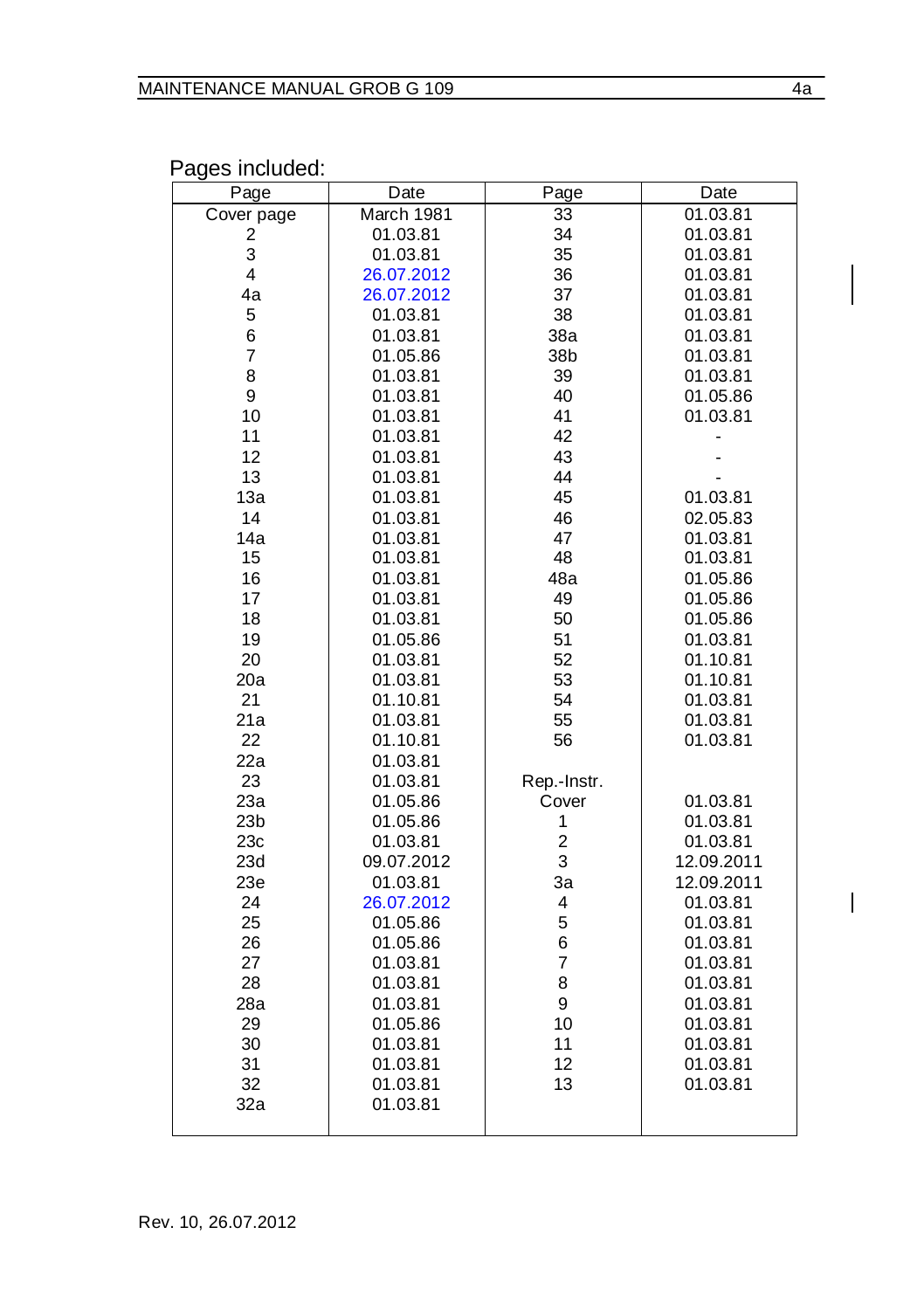3.5 Components with a limited life time

If equipment with limited service life is installed, prescribed time intervals between renewal of certification must be adhered to.

The time between overhaul of oxygen equipment is listed in the appropriate part certificate.

- 3.6 Special Inspections
- 3.6.1 Elevator Control Rod 3

The Elevator Control Rod 3 has to be removed every 5 years and checked for corrosion.

|--|

Procedure:<br>1

- Remove the rudder to gain access to the control rod 3 (P/N 109-4363). The rudder hangs on the upper bearing. First remove the lower nut and bolt and then disconnect rudder drive rod.
- 2. Remove the lower bolt and nut from the control rod 3. Then disconnect the "GROB" - type quick lock fastener from the spherical bearing on the elevator horn to remove the control rod 3.
- 3. Visually inspect the outside surface of the rod assembly.
- 4. If cracks or heavy signs of corrosion are detected, the rod assy must be replaced by a serviceable one before the next flight. Send the defective part to **GROB**
- 5. Install rod on the aircraft.
- 6. Make sure that the tape that seals the gap between the elevator and the fixed horizontal tail is in place and not damaged. Otherwise replace it.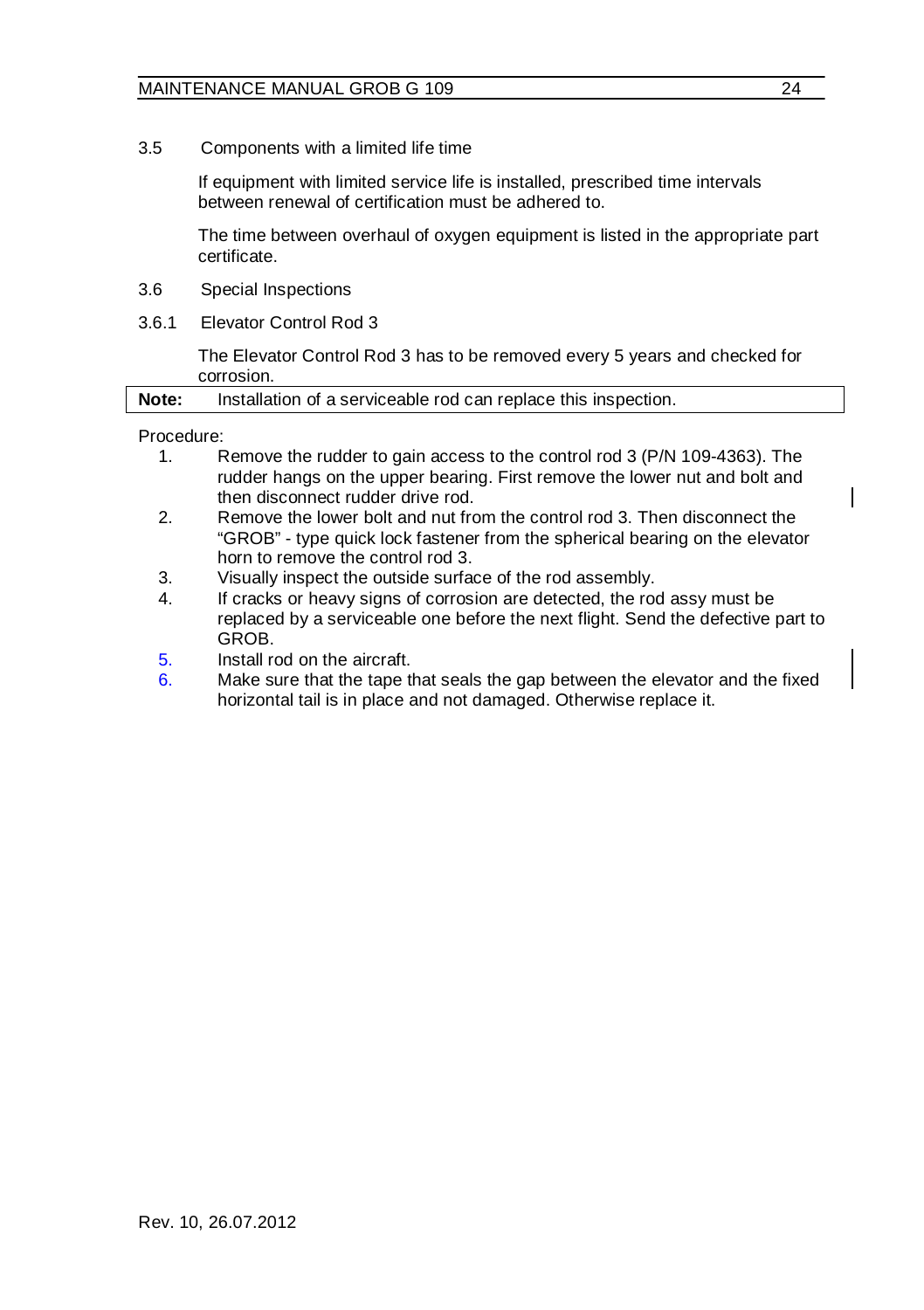### I. 2. Berichtigungsstand:

| LfdNr          | Seite                                                                                                                           | Bezug                                                                                    | Datum      | Unterschrift |
|----------------|---------------------------------------------------------------------------------------------------------------------------------|------------------------------------------------------------------------------------------|------------|--------------|
| 1              | 4, 7, 17, 48, 49                                                                                                                | Erweiterung auf Motor<br>GROB 2500 D1                                                    | 1.10.84    |              |
| $\overline{2}$ | 4, 4a, 11, 12, 14b,<br>16, 20b, 23c, 31,<br>32, 48, 49, 50                                                                      | Ergänzungen gültig ab<br>Werk-Nr. 6340<br>(AM817-8)                                      | 15.1.85    |              |
| 3              | 4, 4a, 49                                                                                                                       | Anderungen der<br>Ausrüstungsliste ab<br>Werk-Nr. 6400<br>(AM817-9)                      | 21.10.85   |              |
| 4              | 4, 4a, 14, 14a, 14b,<br>14c, 14d, 14e, 23c,<br>29                                                                               | Verbesserung des<br>Schwingungsverhaltens<br>der G 109B Werk-Nr.<br>6200-6434 (TM817-20) | 29.1.86    |              |
| 5              | 4, 4a, 14e, 29                                                                                                                  | Verbesserung des<br>Schwingungsverhaltens<br>der G 109B ab Werk-Nr.<br>6435 (AM817-10)   | 29.1.86    |              |
| 6              | 2, 4, 4a, 10, 13a,<br>14e, 15, 16, 18, 20,<br>20b, 20c, 21c, 21d,<br>23, 23d, 27, 31,<br>33a, 38, 41, 48, 49,<br>50, 51, 52, 56 | Berichtigungen TM 817-<br>26, AM 817-11                                                  | 15.1.90    |              |
| 7              | 4, 4a, 33a, 47a, 51                                                                                                             | TM 817-46                                                                                | 09.03.98   |              |
| 8              | 4, 4a, 23c, 29, 29a<br>Rep.Anl. 3a                                                                                              | MSB 817-58.<br>MSB 817-59                                                                | 12.09.2011 |              |
| 9              | 4, 4a,                                                                                                                          | Redaktionelle<br>Anderungen                                                              | 21.03.2012 |              |
| 10             | 4, 4a, 23c                                                                                                                      | MSB 817-63                                                                               | 15.05.2012 |              |
| 11             | 4, 4a, 23c, 24                                                                                                                  | <b>MSB 817-64</b>                                                                        | 09.07.2012 |              |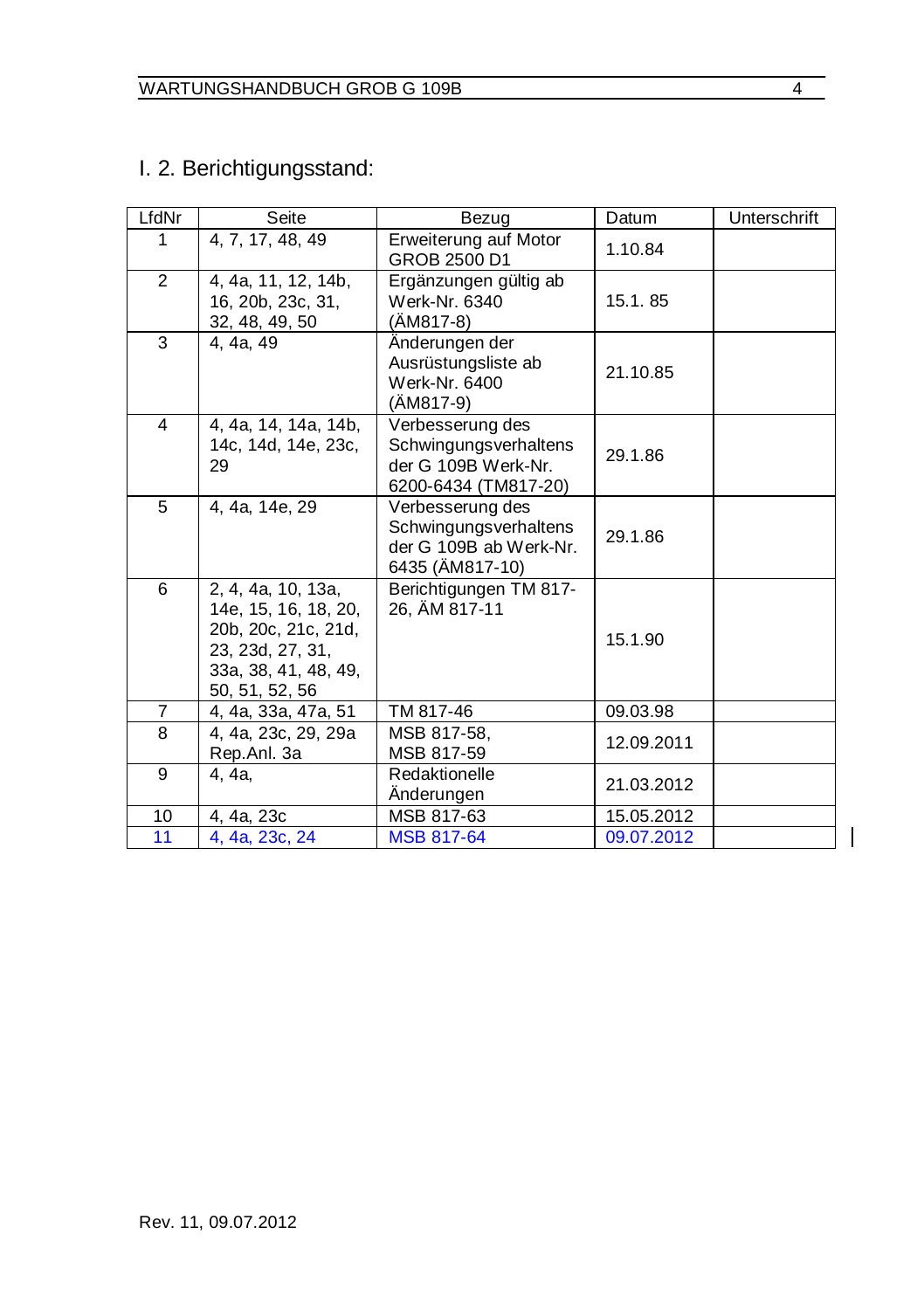#### Gültige Seiten:

| Seite           | Datum      | Seite          | Datum          |
|-----------------|------------|----------------|----------------|
| Deckblatt       | Sept. 83   | 30             | 01.09.83       |
| 2               | 15.01.90   | 31             | 15.01.90       |
| 3               | 01.09.83   | 32             | 15.01.85       |
| 4               | 09.07.2012 | 33             | 01.09.83       |
| 4a              | 09.07.2012 | 33a            | 09.03.98       |
| 5               | 01.09.83   | 34             | 01.09.83       |
| 6               | 01.09.83   | 35             | 01.09.83       |
| 7               | 01.10.84   | 36             | 01.09.83       |
| 8               | ---        | 37             | 01.09.83       |
| 9               | ---        | 38             | 15.01.90       |
| 10              | 15.01.90   | 38a            | 01.09.83       |
| 11              | 15.01.85   | 38b            | 01.09.83       |
| 12              | 15.01.85   | 38c            | 01.09.83       |
| 13              | 01.09.83   | 39             | 01.09.83       |
| 13a             | 15.01.90   | 40             | 01.09.83       |
| 14              | 29.01.86   | 41             | 15.01.90       |
| 14a             | 29.01.86   | 42             | ---            |
| 14 <sub>b</sub> | 29.01.86   | 43             | ---            |
| 14c             | 29.01.86   | 44             | ---            |
| 14d             | 29.01.86   | 45             | 01.09.83       |
| 14e             | 15.01.90   | 46             | 01.09.83       |
| 15              | 15.01.90   | 47             | 01.09.83       |
| 16              | 15.01.90   | 47a            | 09.03.98       |
| 17              | 01.10.84   | 48             | 15.01.90       |
| 18              | 15.01.90   | 49             | 15.01.90       |
| 19              | 01.09.83   | 50             | 15.01.90       |
| 20              | 15.01.90   | 51             | 09.03.98       |
| 20a             | 01.09.83   | 52             | 15.01.90       |
| 20 <sub>b</sub> | 15.01.90   | 53             | $\overline{a}$ |
| 20c             | 15.01.90   | 54             | 01.09.83       |
| 21              | 01.09.83   | 55             | 01.09.83       |
| 21a             | 01.09.83   | 56             | 15.01.90       |
| 21 <sub>b</sub> | 01.09.83   |                |                |
| 21c             | 15.01.90   | Rep.-Anleitung |                |
| 21d             | 15.01.90   | Deckblatt      | Sept. 83       |
| 22              | 01.09.83   | 1              | 15.01.90       |
| 22a             | 01.09.83   | $\overline{c}$ | 15.01.90       |
| 23              | 15.01.90   | 3              | 01.09.83       |
| 23a             | 01.09.83   | 3a             | 12.09.2011     |
| 23 <sub>b</sub> | 01.09.83   | 4              | 01.09.83       |
| 23c             | 09.07.2012 | 5              | 01.09.83       |
| 23d             | 15.01.90   | 5a             | 15.01.90       |
| 24              | 09.07.2012 | 6              | 01.09.83       |
| 25              | 01.09.83   | 7              | 01.09.83       |
| 26              | 01.09.83   | 8              | 01.09.83       |
| 27              | 15.01.90   | 9              | 01.09.83       |
| 28              | 01.09.83   | 10             | 01.09.83       |
| 28a             | 01.09.83   | 11             | 01.09.83       |
| 29              | 12.09.2011 | 12             | 01.09.83       |
| 29a             | 12.09.2011 |                |                |

 $\overline{1}$  $\overline{\phantom{a}}$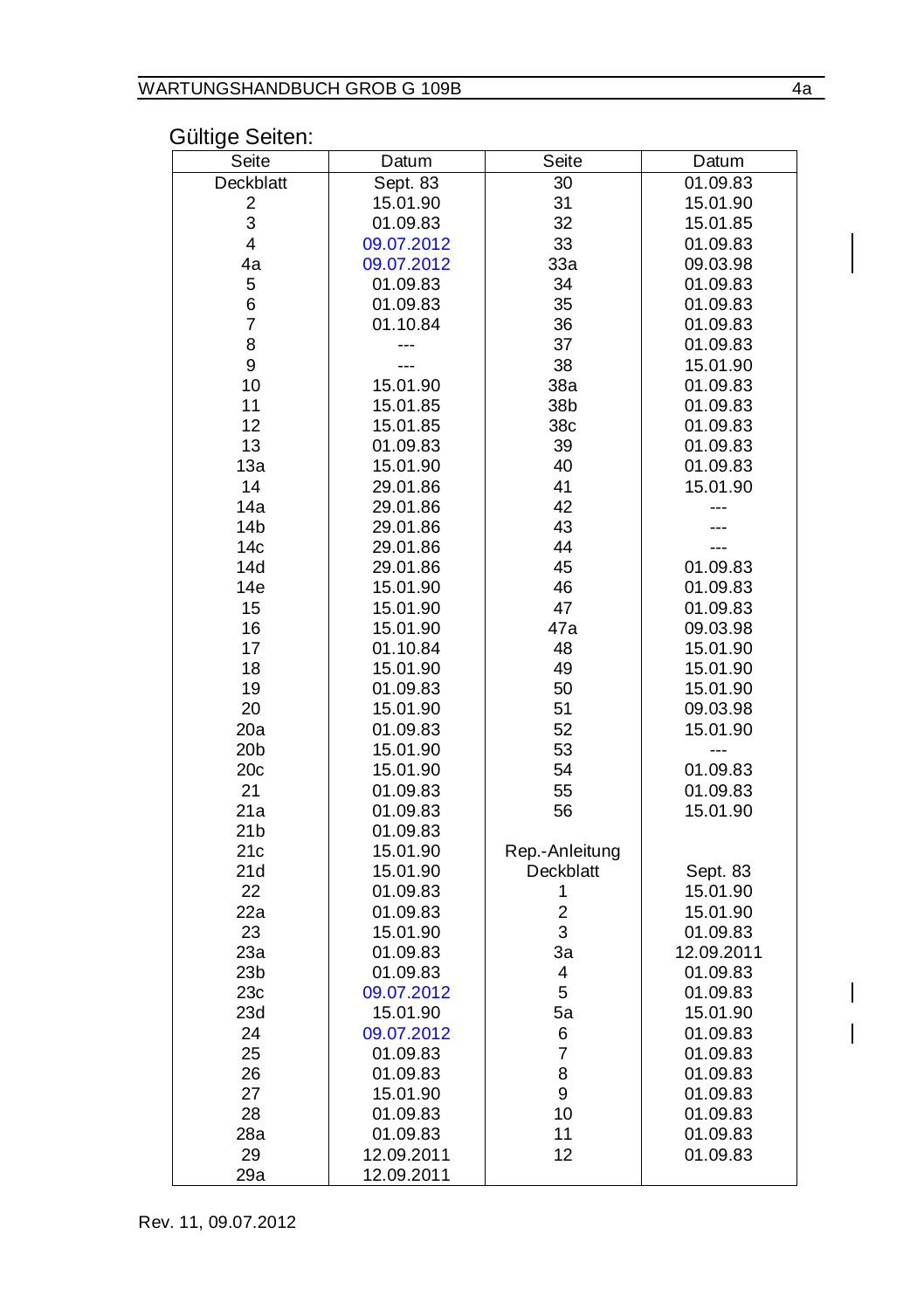$\overline{1}$ 

|                   |                                                                                                 | 25                      | alle                    | alle                    | <b>JNP</b>              |
|-------------------|-------------------------------------------------------------------------------------------------|-------------------------|-------------------------|-------------------------|-------------------------|
|                   | IV. Zelle mit Kabine und Seitenleitwerk                                                         | (75)                    | 50                      | 100                     |                         |
| 1                 | Gesamte Oberfläche auf Beschädigung, vor allem durch<br>Steinschlag, untersuchen                |                         | X                       | X                       | X                       |
| 2.                | Türen und Verglasungen auf Beschädigung, Funktion der<br>Verriegelung prüfen, bei Bedarf fetten | X                       | x                       | x                       | X                       |
| 2a.               | Türennotabwurf: Funktionsprüfung, fetten, neu sichern<br>(Kupferdraht ø 0,4 mm)                 |                         | X                       | X                       | X                       |
| 2b.               | Funktion der Gasdruckdämpfer überprüfen                                                         | X                       | X                       | $\overline{\mathsf{x}}$ | X                       |
| 3.                | Sitze ausbauen                                                                                  |                         | X                       | χ                       | χ                       |
| 4.                | Anschnallgurte und deren Befestigungspunkte überprüfen                                          |                         |                         | $\overline{\mathsf{x}}$ | $\overline{\mathbf{x}}$ |
| 5.                | Trimmgestänge auf Sicherungen, Gängigkeit, Korrosion,                                           |                         | X                       | X                       | X                       |
|                   | Ausschläge und Anschläge kontrollieren ebenso                                                   |                         |                         |                         |                         |
| 6.                | Gasgestänge                                                                                     |                         | X                       | X                       | $\overline{\mathsf{x}}$ |
|                   | · Querrudergestänge                                                                             |                         |                         |                         |                         |
|                   | · Seitenrudergestänge                                                                           |                         |                         |                         |                         |
|                   | · Höhenrudergestänge (beachte 3.6.1)                                                            |                         |                         |                         |                         |
| 6а.               | Schwingungsdämpfer im Seitenrudergestänge unter dem                                             |                         | x                       | X                       | X                       |
|                   | rechten Sitz auf Dichtheit prüfen. Dabei Kolbenstange auf                                       |                         |                         |                         |                         |
|                   | Beschädigung untersuchen                                                                        |                         |                         |                         |                         |
| 7.                | Klappenhebel auf Einstellung und Verriegelung kontrollieren                                     | X                       | X                       | Χ                       | χ                       |
| 8.                | Verstelleinrichtung der Seitenruderpedale überprüfen                                            |                         |                         | X                       | X                       |
| 8a.               | Seitenruderpedalbefestigung auf Risse kontrollieren                                             |                         |                         | χ                       | x                       |
| 9.                | Steuerknüppelausschläge, Freigängigkeit und Nullstellung                                        | X                       | X                       | X                       | X                       |
|                   | kontrollieren                                                                                   |                         |                         |                         |                         |
| 9a.               | Montiervorrichtung kontrollieren                                                                | X                       | X                       | Χ                       | X                       |
| 9b.               | Montagerohr überprüfen                                                                          | X                       | X                       | X                       | X                       |
| 9c.               | Querruder- und Bremsklappentüten prüfen                                                         | $\overline{\mathbf{x}}$ | $\overline{\mathsf{x}}$ | $\overline{\mathbf{x}}$ | $\overline{\mathbf{x}}$ |
| 10.               | Bremsleitungen auf Dichtheit prüfen                                                             |                         |                         | X                       | X                       |
| 11.               | Füllstand der Bremsflüssigkeit (DOT3/DOT4) kontrollieren                                        |                         | $\overline{\mathbf{x}}$ | $\overline{\mathsf{x}}$ | χ                       |
| 12.               | Instrumente, Schalter und Sicherungen auf festen Sitz im                                        | X                       | X                       | X                       | X                       |
|                   | Instrumentenbrett prüfen                                                                        |                         |                         |                         |                         |
| 13.               | Tank drainen                                                                                    | X                       | X                       | X                       |                         |
| 14.               | Tankverzurrgurte (Stahlbänder) prüfen                                                           |                         |                         | X                       |                         |
| 15.               | Tank, Kraftstoffleitungen, Verschraubungen auf Leckstellen                                      |                         |                         | $\overline{\mathbf{x}}$ | x                       |
|                   | kontrollieren                                                                                   |                         |                         |                         |                         |
| 16.               | Tanksieb reinigen (nur 400-h-Kontrolle)                                                         |                         |                         | X                       |                         |
| $\overline{17}$ . | Entwässerungsbohrungen kontrollieren (siehe auch TM                                             |                         |                         | X                       | X                       |
|                   | 817-35)                                                                                         |                         |                         |                         |                         |
| 18.               | Druckentnahmestellen auf Sauberkeit prüfen                                                      |                         | X                       | χ                       | χ                       |
|                   | 18a. Wasserabscheider im Instrumentenschlauchsystem                                             |                         |                         | X                       | X                       |
|                   | entleeren (ab WerkNr. 6340) unter dem linken Sitz und in                                        |                         |                         |                         |                         |
|                   | der Seitenflosse (Handlochdeckel links oben)                                                    |                         |                         |                         |                         |
| 19.               | Seitenleitwerksaufhängungen auf festen und spielfreien Sitz                                     |                         | x                       | X                       | X                       |
|                   | kontrollieren, bei Bedarf ölen                                                                  |                         |                         |                         |                         |
| 20.               | Höhenleitwerksaufhängung (Bolzen) auf festen Sitz und<br>Risse kontrollieren                    |                         |                         | x                       | x                       |
|                   | 20a. Höhenleitwerks-Nasenblech auf Zustand und Korrosion                                        |                         |                         | X                       | X                       |
|                   | überprüfen (siehe auch MSB 817-58)                                                              |                         |                         |                         |                         |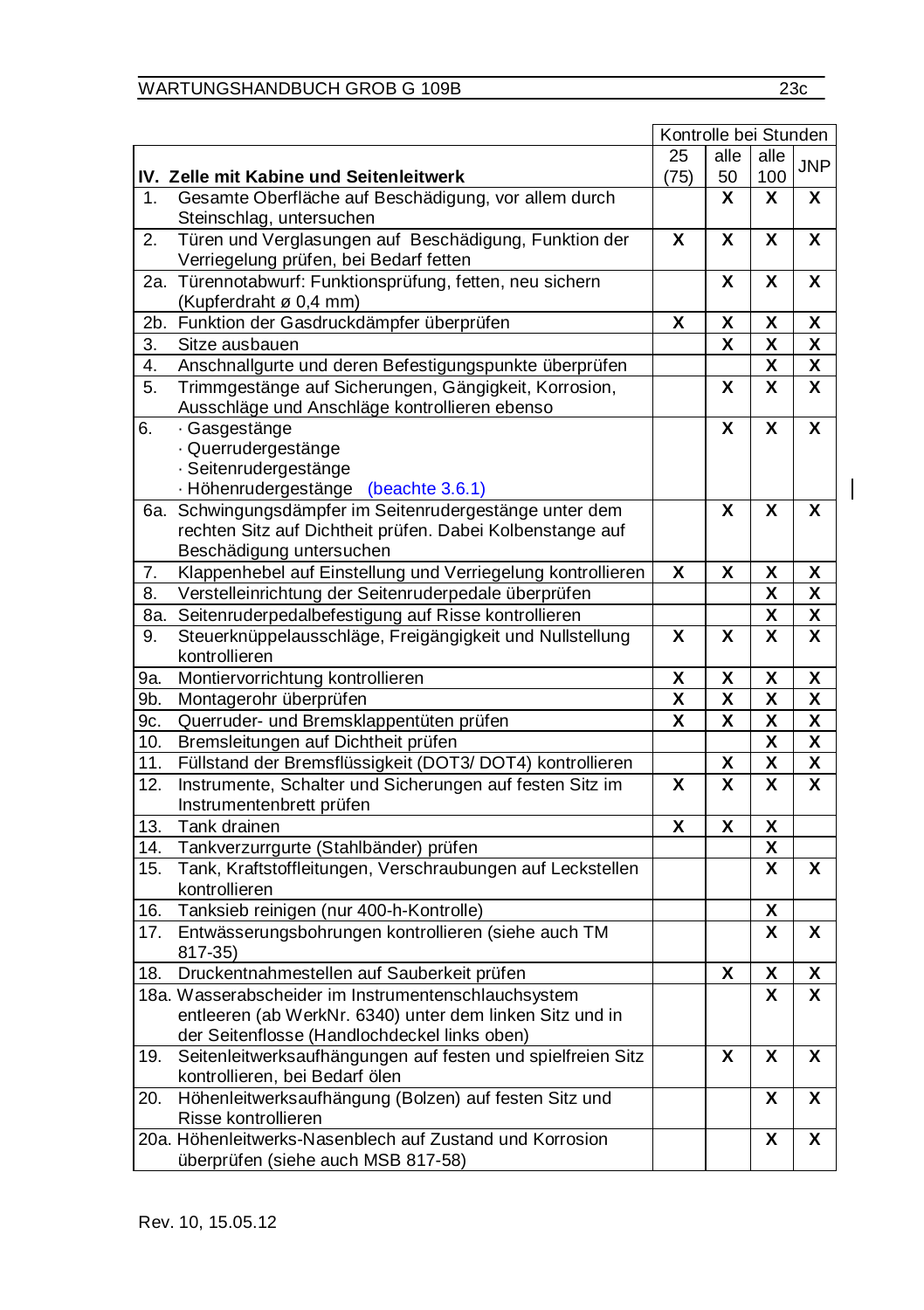#### 3.5. **Geräte mit Laufzeitbeschränkung**

Falls Geräte mit Laufzeitbeschränkung eingebaut sind, müssen die vorgeschriebenen Nachprüfungstermine eingehalten werden.

So gilt zum Beispiel für Sauerstoffanlagen die Überholzeit, welche im zugehörigen Stückprüfschein eingetragen ist.

Sauerstoff Flaschen müssen unabhängig davon nach der Druckgasverordnung nach jeweils 5 Jahren durch den TUV nachgeprüft werden.

#### 3.6. **Sonderinspektionen**

#### 3.6.1 Höhenruderstange 3

Die Höhenruderstange 3 ist alle 5 Jahre auszubauen und auf Korrosion zu prüfen. **Hinweis:** Diese Prüfung kann durch Einbau einer lufttüchtigen Stange ersetzt werden.

#### Durchführung:

- Seitenruder ausbauen, um Zugang zu Steuerstange 3 (P/N 109B-4363) zu erhalten.
- Untere Schraube und Mutter von HR-Stange 3 entfernen. Anschließend Schnellverschluss der Höhenruderstange vom Gelenklager des Höhenruderhebels lösen um die HR-Stange 3 zu entfernen.
- Außenseite der Steuerstange auf Sicht prüfen.
- Falls Risse oder schwere Anzeichen von Korrosion entdeckt werden, muss die HR Stange 3 vor dem nächsten Flug ausgetauscht werden. Defekte Stange ist zu GROB zu senden.
- Falls keine Risse oder Anzeichen von Korrosion entdeckt werden, Rohrniet und Gabelkopf am unteren Ende der Steuerstange entfernen und inneren Massenausgleich ausbauen.
- Falls der Ausbau Schwierigkeiten wegen starker Reibung zwischen Stange und Massenballast macht, muss die HR-Stange 3 vor dem nächsten Flug ausgetauscht werden. Defekte Stange ist zu GROB zu senden.
- Bei akzeptablem Widerstand beim Zerlegen, mit der Inspektion des Massenausgleichs nach Anzeichen von Korrosion fortfahren.
- Falls Risse oder schwere Anzeichen von Korrosion entdeckt werden, muss die HR Stange 3 vor dem nächsten Flug ausgetauscht werden. Defekte Stange ist zu GROB zu senden.
- Falls keine oder nur geringe Anzeichen von Korrosion entdeckt werden, Rost mit Stahlwolle entfernen um die Oberfläche zu reinigen und anschließend Korrosionsschutzmittel (LPS 3) auf die Stangen auftragen.
- Gummi O-Ring 14x2 zwischen Innerer und Äußerer Stange ersetzen. O-Ring reduziert Vibrationen und Geräusche zwischen den Stangen.
- Stangen und Gabelkopf mit neuem Niet zusammenbauen. Rohrniet DIN 7340B 6x1x26.5 verwenden.

| <b>Achtung:</b> | Der Niet ist sachgerecht zu installieren. |  |
|-----------------|-------------------------------------------|--|
|-----------------|-------------------------------------------|--|

- Steuerstange wieder in das Flugzeug einbauen.
- Sicherstellen, dass die Spaltabdichtung zwischen Höhenflosse und Höhenruder vorhanden und unbeschädigt ist. Gegebenenfalls ersetzen.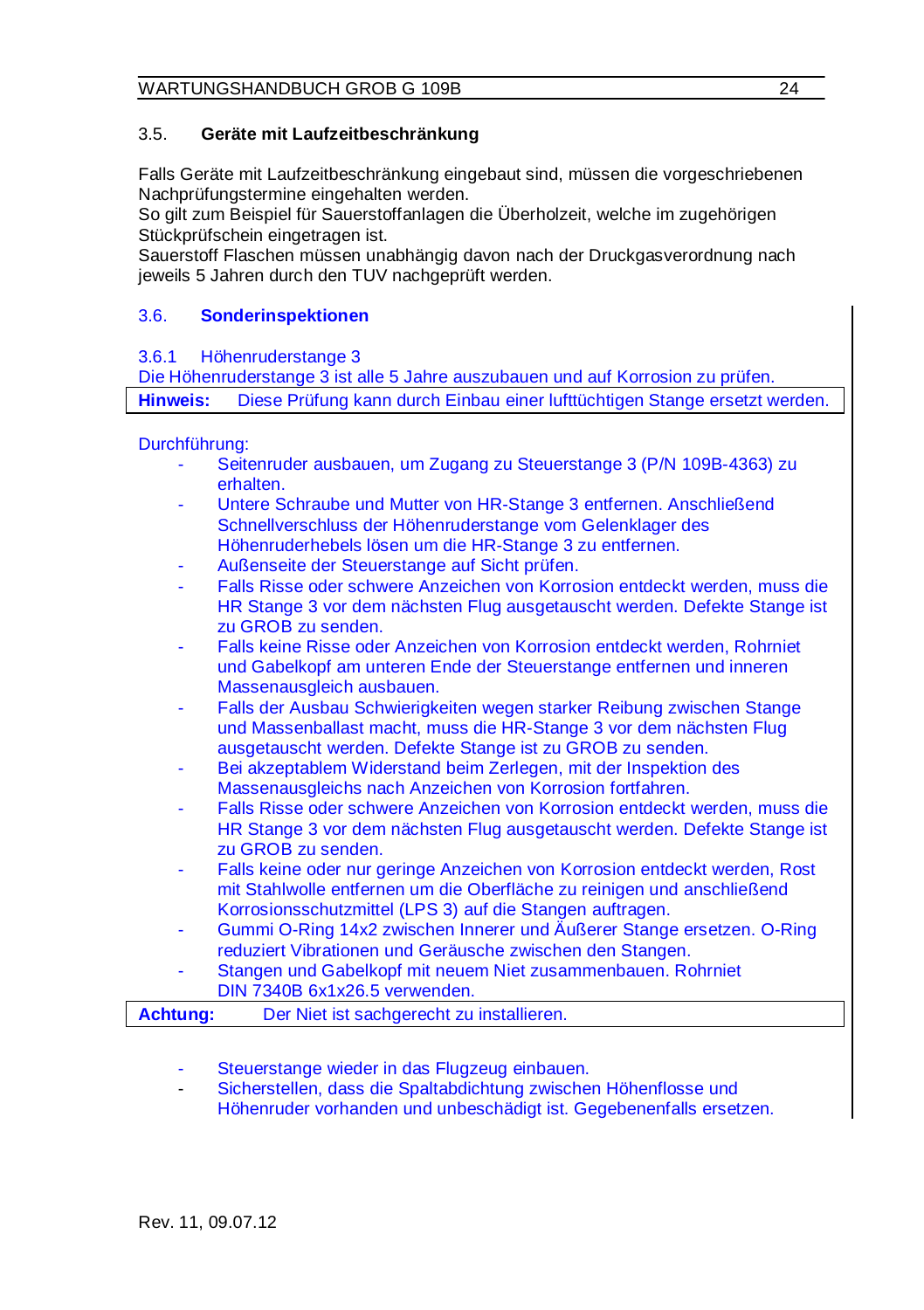1. General:

#### 1.1 Log of revisions

| Rev.No.        | Pages affected                                                                                        | Description                                                                                            | Date             | Approval |
|----------------|-------------------------------------------------------------------------------------------------------|--------------------------------------------------------------------------------------------------------|------------------|----------|
| 1              | 1, 1a, 6, 16, 44,<br>45                                                                               | Supplement for engine<br>with double ignition<br>$(AM817-7)$                                           | Oct. 1,<br>1984  |          |
| 2              | 1, 1a, 8, 9, 13,<br>15, 30, 31, 41f,<br>45, 47                                                        | Modifications of S/N<br>6340 and subsequent<br>(AM817-8)                                               | Jan. 15,<br>1985 |          |
| 3              | 1, 1a, 45                                                                                             | Modifications of the<br>equipment list for S/N<br>6400 and subsequent<br>(ÄM817-9)                     | Oct. 21,<br>1985 |          |
| 4              | 1, 1a, 12, 12a,<br>12b, 12c, 13,<br>13a, 28, 41f                                                      | Measures for<br>improvements of the<br>flutter behaviour of the<br>G 109B S/N 6200-6434<br>(TM817-20)  | Jan. 29,<br>1986 |          |
| 5              | 4, 4a, 14e, 29                                                                                        | Measures for<br>improvements of the<br>flutter behaviour of the<br>G 109B as of S/N 6435<br>(AM817-10) | Jan. 29,<br>1986 |          |
| 6              | 1, 1a, 7, 13a, $14$ ,<br>15, 19, 21a, 21b,<br>23, 25, 33a, 38,<br>41b, 41g, 44, 45,<br>46, 47, 48, 51 | Corrections<br>TM 817-26<br>AM 817-11                                                                  | Jan. 15,<br>1990 |          |
| $\overline{7}$ | 1, 1a, 33a, 47                                                                                        | TM 817-46                                                                                              | 09.03.98         |          |
| 8              | 1, 1a, 28, 28a,<br>41f<br>Rep. Instr. 3, 3a                                                           | VTM 817-58.<br>VTM 817-59                                                                              | 12.09.2011       |          |
| 9              | 1, 1a,                                                                                                | <b>Editorial changes</b>                                                                               | 21.03.2012       |          |
| 10             | 1, 1a, 41f                                                                                            | MSB 817-63                                                                                             | 15.05.2012       |          |
| 11             | 1, 1a, 41f, 54                                                                                        | <b>MSB 817-64</b>                                                                                      | 09.07.2012       |          |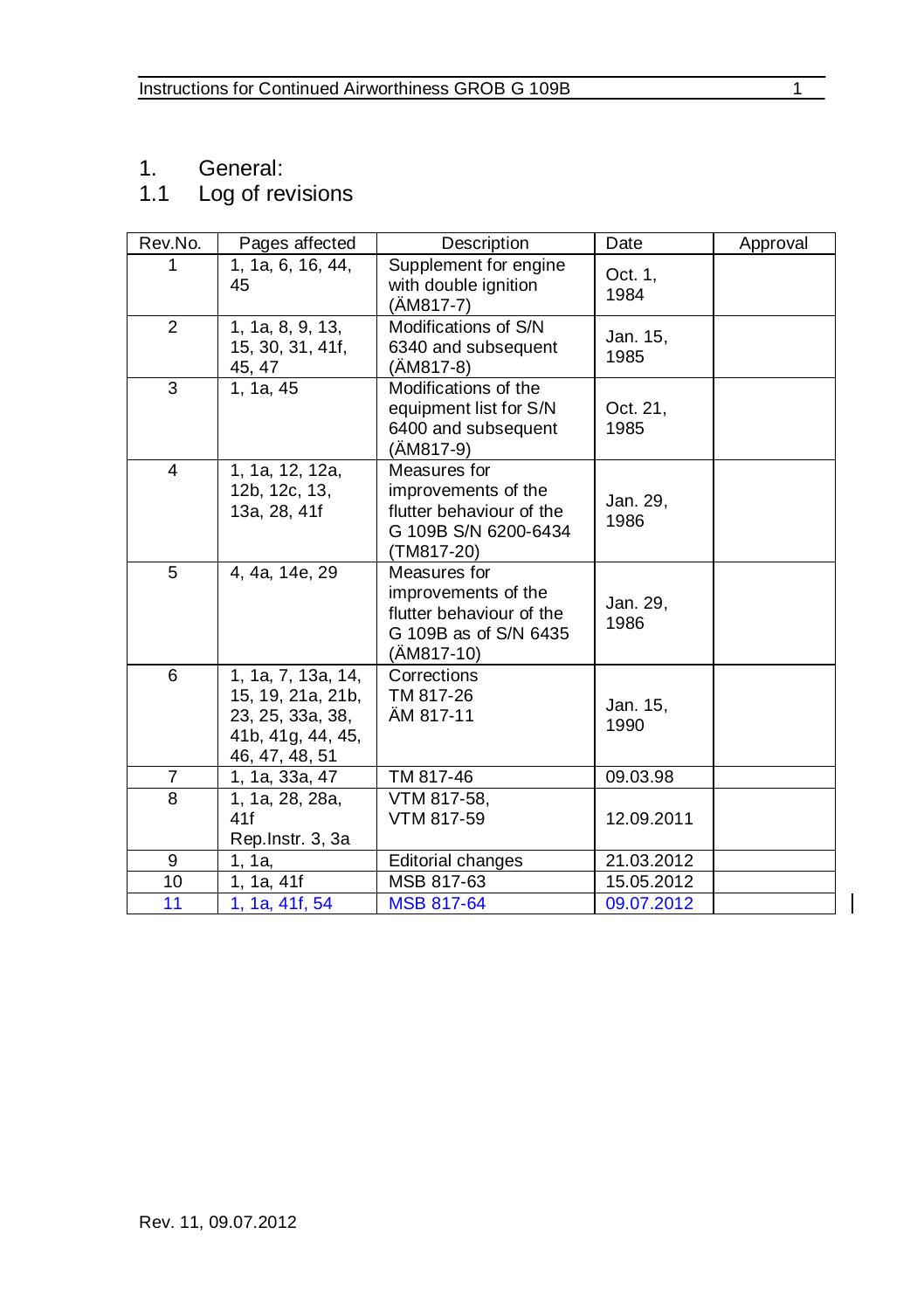| Page            | Date          | Page            | Date          |
|-----------------|---------------|-----------------|---------------|
| Cover page      | Sep. 1,1983   | 37              | Sep. 1,1983   |
| 1               | 09.07.2012    | 38              | Jan. 15, 1990 |
| 1a              | 09.07.2012    | 39              | Sep. 1,1983   |
| 2               | Sep. 1,1983   | 39a             | Sep. 1,1983   |
| 3               | Sep. 1,1983   | 40              | Sep. 1,1983   |
| 4               | Sep. 1,1983   | 41              | Sep. 1,1983   |
| 5               | Sep. 1,1983   | 41a             | Sep. 1,1983   |
| 6               | Oct. 1, 1984  | 41b             | Jan. 15, 1990 |
| $\overline{7}$  | Jan. 15, 1990 | 41c             | Sep. 1,1983   |
| 8               | Jan. 15, 1985 | 41 <sub>d</sub> | Sep. 1,1983   |
| 9               | Jan. 15, 1985 | 41e             | Sep. 1,1983   |
| 10              | Sep. 1,1983   | 41f             | 09.07.2012    |
| 11              | Sep. 1,1983   | 41g             | Jan. 15, 1990 |
| 12              | Jan. 29, 1986 | 42              | Sep. 1,1983   |
| 12a             | Jan. 29, 1986 | 43              | Sep. 1,1983   |
| 12 <sub>b</sub> | Jan. 29, 1986 | 44              | Jan. 15, 1990 |
| 12c             | Jan. 29, 1986 | 45              | Jan. 15, 1990 |
| 13              | Jan. 29, 1986 | 46              | Jan. 15, 1990 |
| 13a             | Jan. 15, 1990 | 47              | 09.03.1998    |
| 14              | Jan. 15, 1990 | 48              | Jan. 15, 1990 |
| 15              | Jan. 15, 1990 | 49              | Sep. 1,1983   |
| 16              | Oct. 1, 1984  | 50              | Sep. 1,1983   |
| 17              | Sep. 1,1983   | 51              | Jan. 15, 1990 |
| 18              | Sep. 1,1983   | 52              | Sep. 1,1983   |
| 19              | Jan. 15, 1990 | 53              | Sep. 1,1983   |
| 20              | Sep. 1,1983   | 54              | 09.07.2012    |
| 21              | Sep. 1,1983   |                 |               |
| 21a             | Jan. 15, 1990 | Rep.-Instr.     |               |
| 21 <sub>b</sub> | Jan. 15, 1990 | Cover           | Sep 83        |
| 22              | Sep. 1, 1983  | 1               | 15.01.90      |
| 23              | Jan. 15, 1990 | $\overline{2}$  | 15.01.90      |
| 24              | Sep. 1, 1983  | 3               | 12.09.2011    |
| 25              | Jan. 15, 1990 | За              | 12.09.2011    |
| 26              | Sep. 1, 1983  | 4               | 01.09.83      |
| 27              | Sep. 1, 1983  | 5               | 01.09.83      |
| 28              | 12.09.2011    | 5a              | 15.01.90      |
| 28a             | 12.09.2011    | 6               | 01.09.83      |
| 29              | Sep. 1, 1983  | $\overline{7}$  | 01.09.83      |
| 30              | Jan. 15, 1985 | 8               | 01.09.83      |
| 31              | Jan. 15, 1985 | 9               | 01.09.83      |
| 32              | Sep. 1, 1983  | 10              | 01.09.83      |
| 33              | Sep. 1, 1983  | 11              | 01.09.83      |
| 33a             | 09.03.98      | 12              | 01.09.83      |
| 34              | Sep. 1,1983   |                 |               |
| 35              | Sep. 1,1983   |                 |               |
| 36              | Sep. 1,1983   |                 |               |

1.2. Pages included:

 $\overline{1}$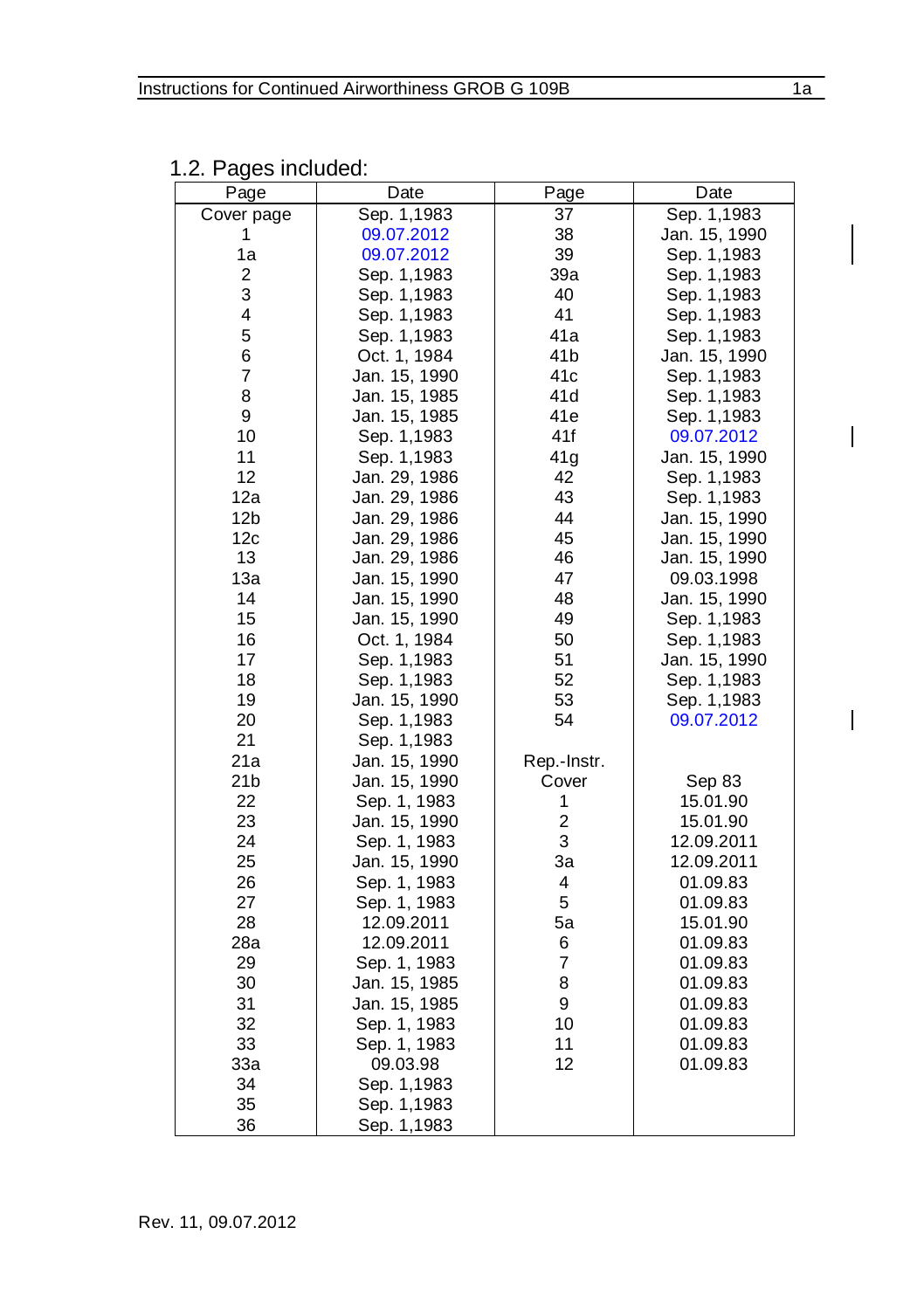#### 3.14.4.

|     |                                                                 |                         | Hourly routine inspection |                         |    |
|-----|-----------------------------------------------------------------|-------------------------|---------------------------|-------------------------|----|
|     |                                                                 | 25                      | every                     | every                   | AI |
|     | IV. Fuselage with cabin and vertical tail                       | (75)                    | 50                        | 100                     |    |
| 1.  | Inspect all surfaces, especially the bottom area for damages    |                         | Χ                         | χ                       | X  |
| 2.  | Check folding doors and other glazing for cracks, check         | X                       | X                         | X                       | X  |
|     | locking mechanism and grease slightly if necessary              |                         |                           |                         |    |
| 2a. | Functional test of door jettison, slightly grease and new       |                         | X                         | x                       | X  |
|     | safety wire (copper dia. 0,4 mm)                                |                         |                           |                         |    |
| 2b. | Check operation of gas cylinder                                 | X                       | χ                         | χ                       | x  |
| 3.  | Remove seats                                                    |                         | X                         | X                       | X  |
| 4.  | Inspect seat harness and attachment points                      |                         |                           | $\overline{\mathbf{x}}$ | X  |
| 5.  | Trim control assy check for proper operation, safeties,         |                         | X                         | x                       | X  |
|     | deflections and limiters, accordingly check                     |                         |                           |                         |    |
| 6.  | throttle linkages                                               |                         | X                         | X                       | X  |
|     | aileron control assy                                            |                         |                           |                         |    |
|     | · rudder control assy                                           |                         |                           |                         |    |
|     | elevator control assy (note 6.3.1)                              |                         |                           |                         |    |
|     | 6a. Check flutter damper in the rudder control under the right  |                         | X                         | X                       | X  |
|     | seat for leakage. At the same time check piston rod for         |                         |                           |                         |    |
|     | damage.                                                         |                         |                           |                         |    |
| 7.  | Check airbrake adjustment and locking                           | χ                       | χ                         | χ                       | χ  |
| 8.  | Inspect rudder pedal adjustment operation                       |                         |                           | X                       | χ  |
| 8a. | Check rudder pedal attachment for cracks                        |                         |                           | χ                       | χ  |
| 9.  | Check control stick deflection and freedom of movement          | X                       | X                         | X                       | X  |
|     | and neutral position                                            |                         |                           |                         |    |
| 9a. | Check mountings for security of operation                       | χ                       | χ                         | χ                       | χ  |
| 9b. | Check assembly tube                                             | $\overline{\mathbf{x}}$ | X                         | X                       | X  |
| 9с. | Check aileron and airbrake bags                                 | X                       | X                         | $\overline{\mathbf{x}}$ | χ  |
| 10. | Wheel brake assy - no leaks                                     |                         |                           | X                       | X  |
| 11. | Check fluid level in the reservoir (DOT3/DOT4)                  |                         | χ                         | χ                       | x  |
| 12. | Inspect instruments, switches and circuit breakers for          | X                       | $\overline{\mathbf{x}}$   | X                       | X  |
|     | security                                                        |                         |                           |                         |    |
| 13. | Drain the tank sump.                                            | X                       | χ                         | χ                       |    |
| 14. | Check tank mounting bands (steel strip)                         |                         |                           | x                       |    |
| 15. | Tank, fuel lines and fittings - no leaks                        |                         |                           | X                       | X  |
| 16. | Clean tank screen (400-h-check only)                            |                         |                           | X                       |    |
| 17. | Drain holes clean (see also TM 817-35)                          |                         |                           | X                       | x  |
| 18. | Static pressure holes clean                                     |                         | Χ                         | χ                       | χ  |
|     | 18a. Check drainage of pitot static system (as of S/N 6340 and  |                         |                           | x                       | X  |
|     | subsequent) under the left seat and behind the inspection       |                         |                           |                         |    |
|     | cover at the left side of the fin.                              |                         |                           |                         |    |
| 19. | Check rudder mountings for free play and tight seating and      |                         | X                         | X                       | X  |
|     | lubricate if necessary                                          |                         |                           |                         |    |
| 20. | Check stabilizer hinges for tight seating and cracks            |                         |                           | X                       | x  |
|     | 20a. Inspect horizontal stabilizer nose plate for condition and |                         |                           | X                       | X  |
|     | corrosion (see also MSB 817-58)                                 |                         |                           |                         |    |
| 21. | Check elevator bearing for freedom of movement (lubricate       |                         |                           | x                       | X  |
|     | if necessary)                                                   |                         |                           |                         |    |
| 22. | Check control surface deflections                               |                         |                           |                         | χ  |
| 23. | Check for loose items in the fuselage.                          | X                       | X                         | X                       | x  |